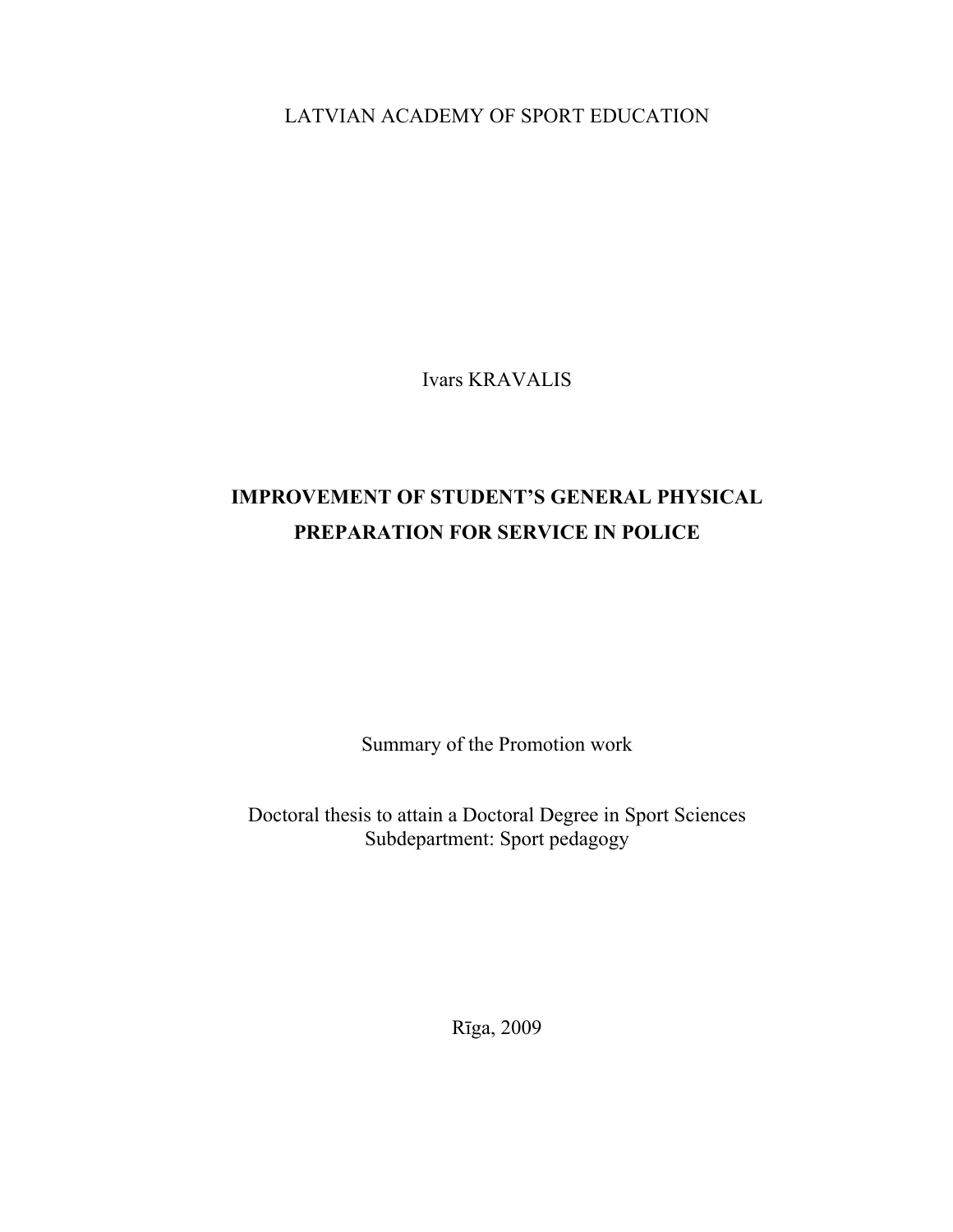Doctoral dissertation (theoretical part) was carried out in Institute of Faculty of Pedagogy and Psychology of University of Latvia and in Latvian Academy of Sport Education, in the period of time from 2001 to 2008. The practical part of research – in Police Academy of Latvia.

**Supervisor:**  Dr.paed., prof. **Juris Grants**

**The defence of thesis will take place in the Promotion Council of LASE. President:**  Dr.h.paed., prof., **Jānis Lanka** 

# **Members of the Commission:**

Dr. paed., prof. Leonīds Čupriks Dr. paed., prof. Juris Grants Dr. paed., prof. Uldis Grāvītis Dr. paed., prof. Rasma Jansone Dr. h. paed., prof. Nikolajs Jaružnijs Dr. med., prof. Viesturs Lāriņš **Scientific secretary of the Council:**  Dr. paed. doc. **Irēna Dravniece** 

**Reviewers: Dr.h.paed., prof. Ausma Špona Dr.h.paed., prof. Algirdas Čepulenas Dr.paed., prof. Leonīds Čupriks**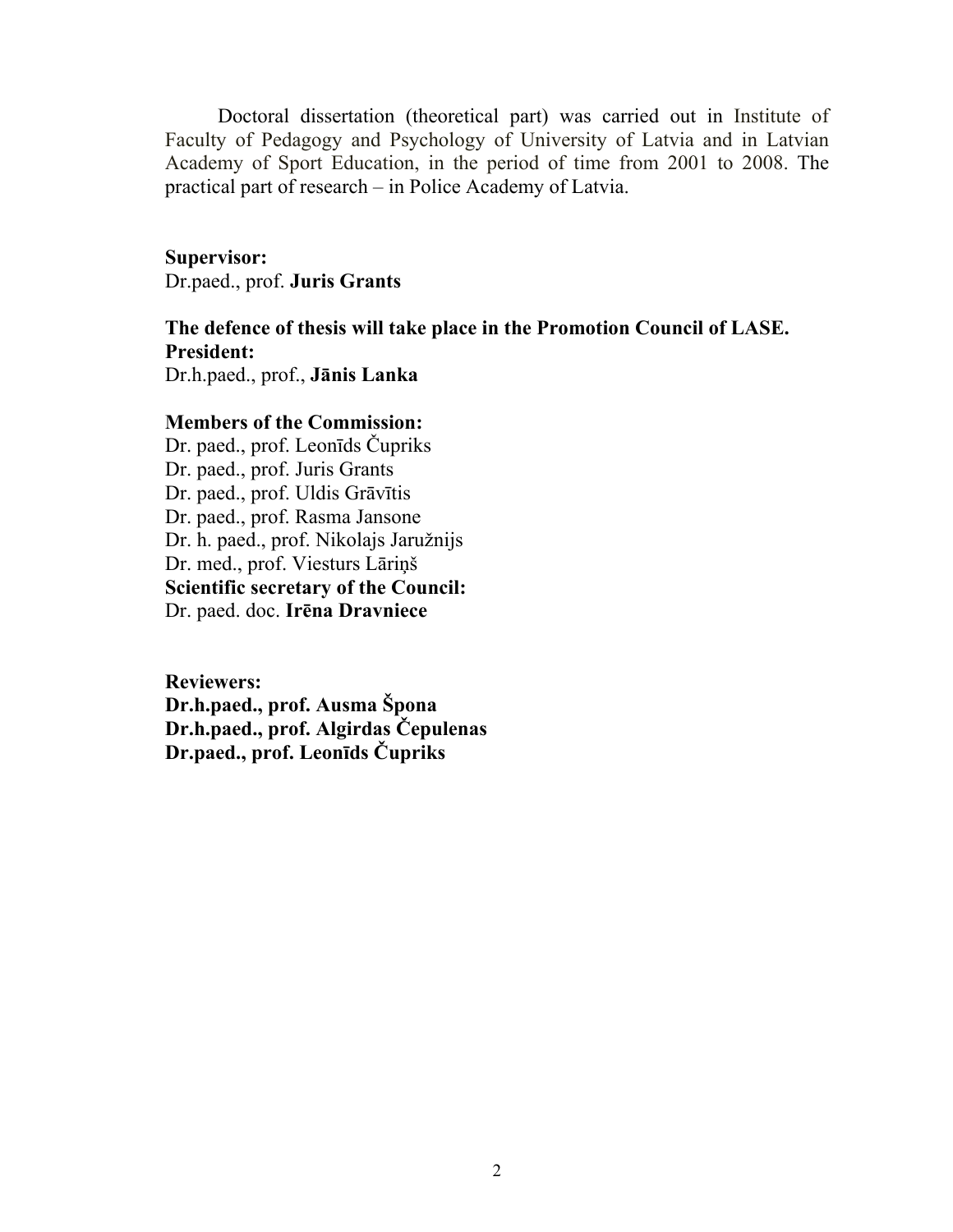#### **General characteristics of the Promotion Work**

Evolution of new Technologies in the world, also in Latvia, reduces to minimum physical activities, but the psychological load increases. Accordingly a contradiction arises between mental and physical development of young people, because at the age from 7 to 23 years or more, youngster spends a lot of time in the educational institutions doing intellectual and mental work. Since the retrieval of independence of Latvia and transition to market economy, when changes came into different spheres of activities, changes started in the sphere of education and they are still in progress. Retrieval of independence and change of socio-economic formation created preconditions for the modifications in social, educational and pedagogical paradigm. The dominant values changed. The educational environment in Latvia now had become an integral part of educational environment of European Union and that influenced changes in educational environment of higher educational establishments. Lot of new public and private higher educational establishments have been established in Latvia. Sports activities are not included in curriculum of newly-established higher education institutions. Therefore it is important that the young person didn't loose his interest of physically active and healthy lifestyle during his studies, which are often accompanied by work, and improved the knowledge of sport, obtained in school. It means not only improvement and development of different motive and motor activities, i.e., training, but also teaching and improving interest about physical activities and their diversity, about physical preparedness as an integral part of professional qualification and about individual training.

 In other countries of Europe and world, physical health and possibilities of physically active and healthy lifestyle are in governmental and intergovernmental charge. For example, Council of Europe acts within the framework of European Cultural Convention. To support the idea of sport, Council of Europe acts in several directions that are approved in the Council of Europe Summit in 1997 in Strasbourg [42]:

recognise the role of sport in promoting social integration, particularly among young people,

develop tolerance through sport and protect the sport from serious threats.

 Committee for the Development of Sport (CDDS) co-ordinates the execution of this Convention, leads programs of work and organizes the conferences of European Ministers responsible for Sport. Results of rigorous studies have shown a linkage between physical exercises and health. Committee for the Development of Sport (CDDS) has initiated several measures to encourage healthy lifestyle and active participation in sports activities, for example, it has developed *Eurofit* complex [46, 50]. It is a complex of physical exercises, provided to acquire the ability of strength, speed, flexibility, tenacity and coordination. This complex is developed for the school age children and has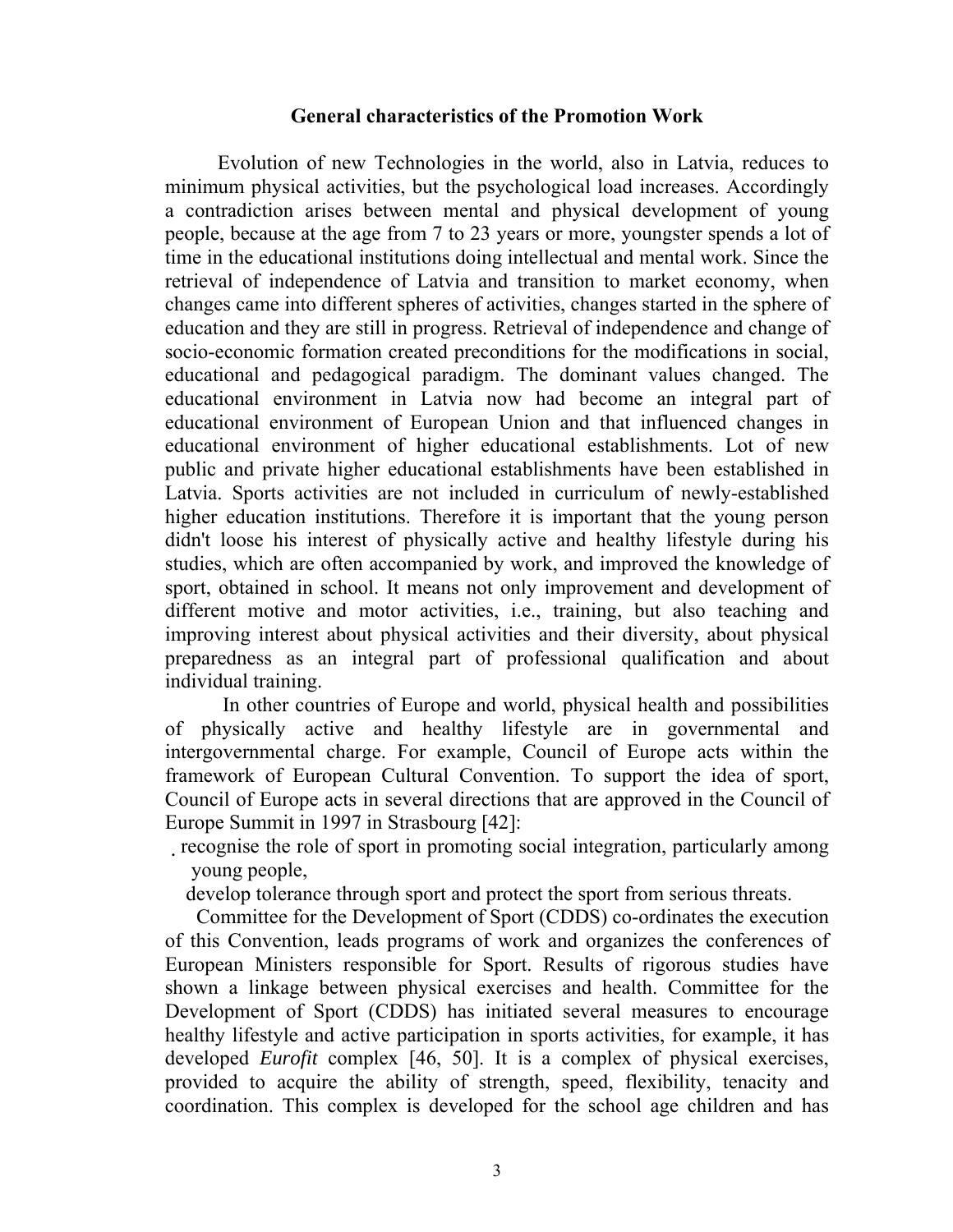been used in European schools since 1988 [49]. *Eurofit* test for adults was developed in 1995 [46]. Committee for the Development of Sport (CDDS) organizes different activities (training and educational seminars) to propagate principles, expressed in Sport Charter, and to stimulate practical application of Charter's Articles in specific matters, for example:

 protecting sport from bad influences (fight against intolerance, support to sportsmanship and fair play);

- anti discrimination in sport (spreading information about Sports for all Charter and use of it's principles regarding persons with reduced mobility and women);
- popularizing the idea of interconnectedness between sport and health;

 protecting the role of sport in youth education, on a basis of Lisbon manifest in 1995;

researches of economic impact of sport.

 Public authorities in Latvia also demonstrate their interest about physical activities of inhabitants. As a proof for that, there is Sports Law, adopted on 2002, and Latvian National Sport Development Program 2006-2012, with the aim to establish conditions for creating healthy, mentally and physically developed personality. *Problem and actuality* of the research results from theoretically justified and empirically approved facts, that along with the rise of welfare level and introduction of newest scientific achievements, that reduces the necessity of physical effort, people become physically inactive. The development of new technologies and their introduction in working places and in everyday life, along with the raising requirements for mental work, reduces physical activities. Physical preparedness, physical development and health of young people, including students, are becoming worse and worse. Although there are a lot of publications in different media about possible abnormalities in general health caused by inactive lifestyle, physical activity of inhabitants of Latvia still is not satisfactory. Doctors of different specialities also recommend physical activities (not a specific type of sport or discipline, just an activity that gives pleasure) as a good prophylactic measure to improve and maintain one's health [3, 5, 15, 46, 47, 98, 136]. For external students of Police Academy of Latvia (PAL) that serve in the police, passing of the physical preparedness test according to the requirements of Ministry of Internal Affairs, present difficulties. The physical preparedness test results of full time students of PAL decline. The comparison of achieved results of control tests every term since 1994, affirms it. The hypothesis of this research was developed on the basis of terms and conditions highlighted in Police law, in the standards of professions and in other laws and regulations [58, 77, 109, 125, 140], that good physical preparedness is an integral element of police officer's professional qualification. It is also based on results of questionnaire survey about physical activities in higher educational establishment.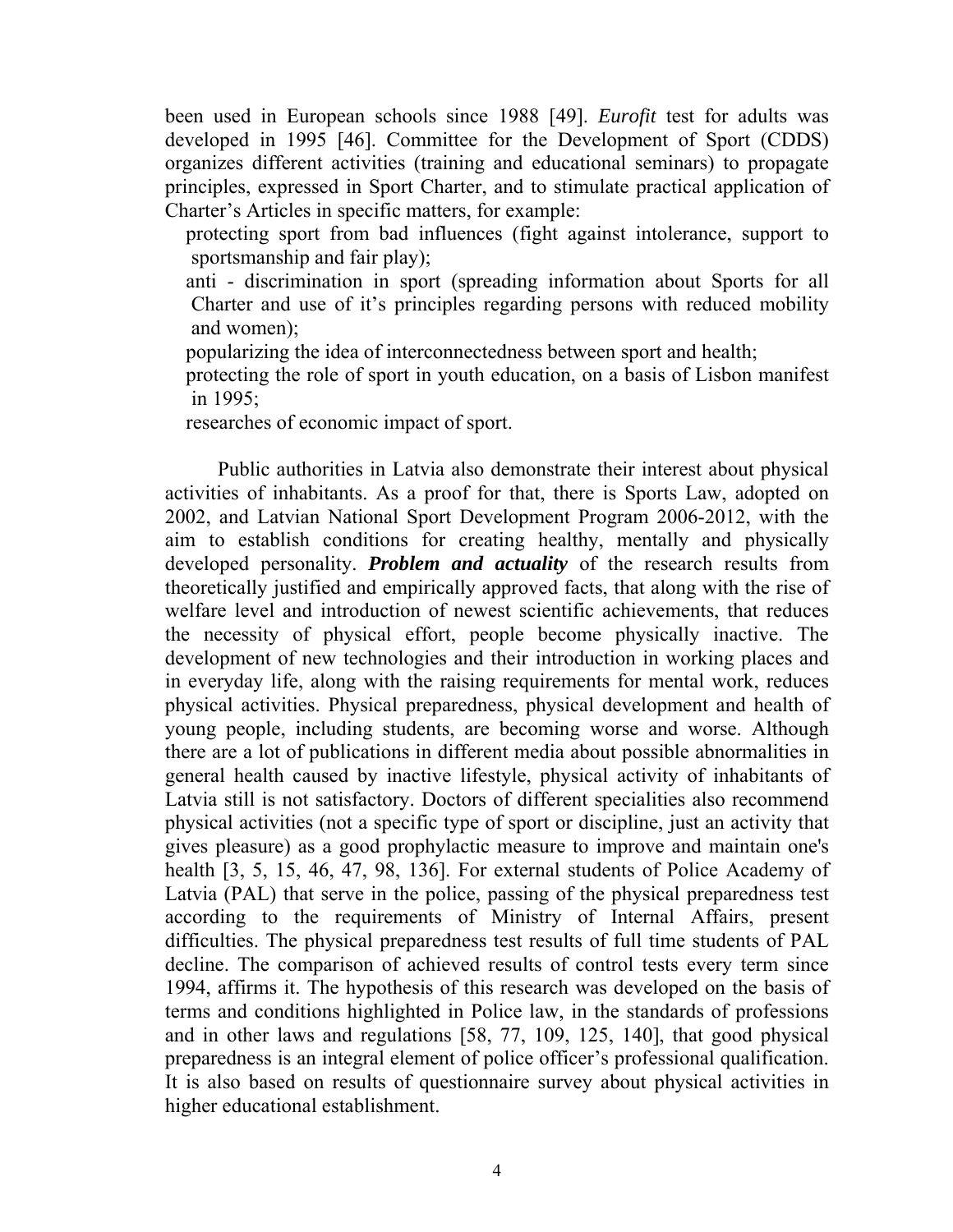### *Object of the research*

 The process of general physical preparation in Police Academy of Latvia, oriented for student's professional service in police.

### *Subject of the research*

 The raise of general physical preparedness level for student's professional qualification in Police Academy of Latvia.

### *Aim of the research*

To improve student's general physical preparedness by improving the general physical preparation course in Police Academy of Latvia with balanced theoretical and practical lessons and introducing interactive study methods in theoretical lessons, to promote student's professional qualification for service in police.

# *Research hypothesis*

- General physical preparedness of students, which is a part of professional qualification, would improve, if general physical preparation course is combined with the raise of comprehension in theoretical knowledge about the meaning of physical preparedness in professional qualification also with justification of necessity of self-control criteria and with reinforcement of the aim (improvement of physical preparedness).
- General physical preparedness that is a part of professional qualification for service in police would improve, if theoretical knowledge, self-control and progress in improvement of physical preparedness are used in individual self-development lessons.

# *Research tasks*

1. To identify the opinion of students from different higher educational establishments about the role and necessity of physical preparedness in further professional activities.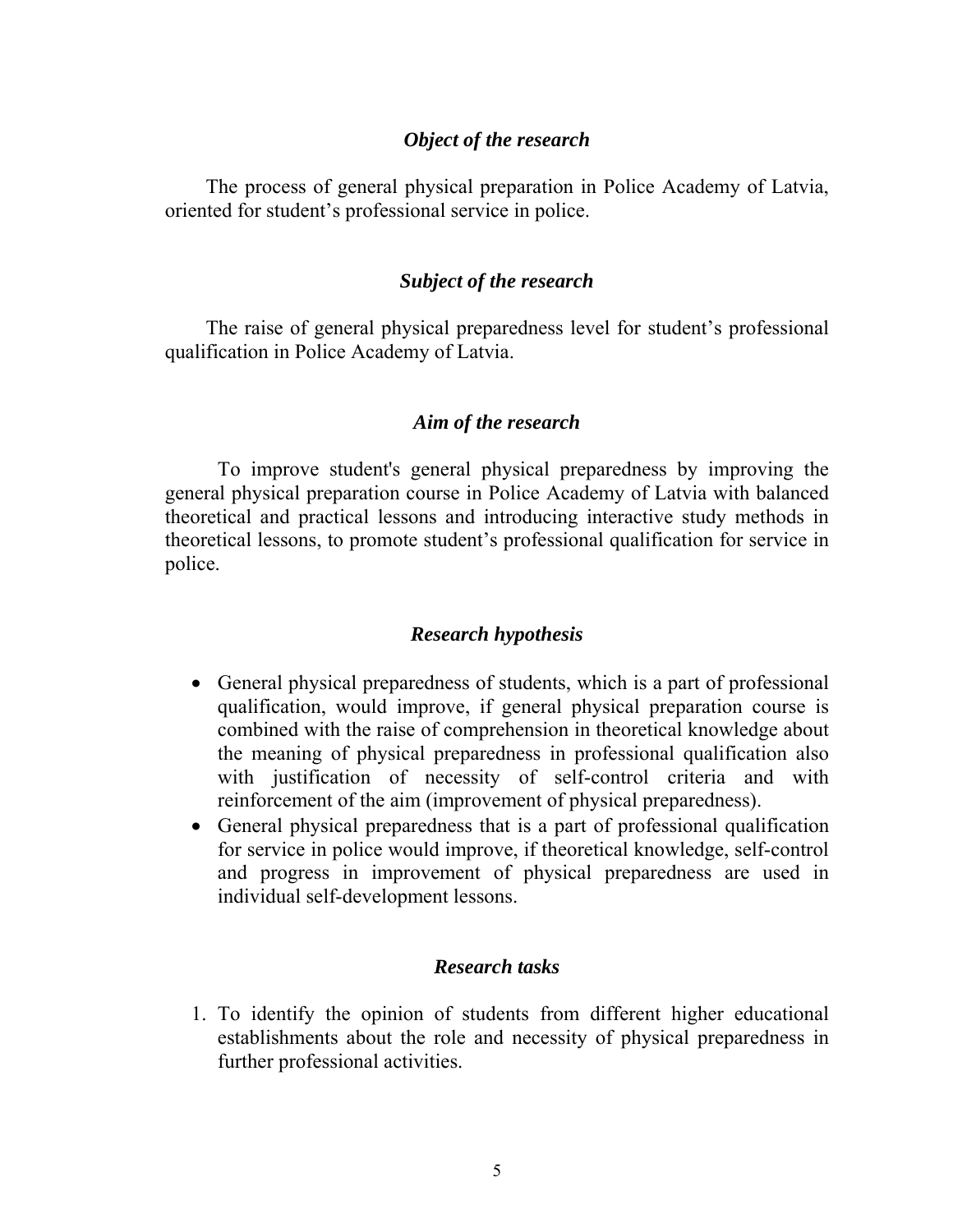- 2. To identify the possibilities of students of Police Academy of Latvia to improve individually their general physical preparedness during their studies, thereby improving professional qualification for service in police.
- 3. To improve the *General physical preparation* course in Police Academy of Latvia with theoretical lessons, thereby balancing the content of theoretical and practical lessons.
- 4. To evaluate the influence of the improvement of course of studies on student's general physical preparedness that is a part of professional qualification.

# *Methodological foundation of the research*

- Conclusions about theoretical justification of physical preparedness and physical activity: Auliks I. (1975; 1978; 1985), Ästrand P.O.,(1952; 1970; 1988), Brēmanis E. (1982; 1991), Krauksts V. (2006), Nilsson J. (1988), Liepiņš I. (1993; 2000), Stephen S., Silverman. S.J. (1996) a.o.
- Conclusions about physical activities in the course of studies. Myers T., Griggs G. (2004), Vuillemin A., Bertrais S., Oppert J.M. (2004.), Zelli A. (2004), McAuley (1994), Grants J. (2003; 2007), Tsigilis N., Douda H. (2002) a.o.
- Conclusions about modern educational methods. Kolb D. (1999), Delors Ž. (2001), Grants J. (2003), Grineski S. (1996), Gudjons H (1998), Špona A. (2004), Geidžs N.L., Berliners D.C. (1998).
- Conclusions about the role of physical activities in maintenance of health and improvement of physical preparedness. Shephard R.J. (1994).
- Review of health and health-cafe of inhabitants of Latvia. (2004; 2006), Vuillemin A. (2004) Lefevre J., Philippaerts R. (2006) a.o.
- Conclusions about the essence of physical preparedness and physical activity, and evaluation criteria, issued from the description of *Eurofit* test method, *Eurofit* tests credibility verification, experience of scientists from other countries, using *Eurofit* tests in researches, personal experience etc.
- Conclusions about the necessity of physical preparedness in professional qualification of police officers, stated in laws and regulations that concern the employees of establishments of law enforcement institutions with special service ranks.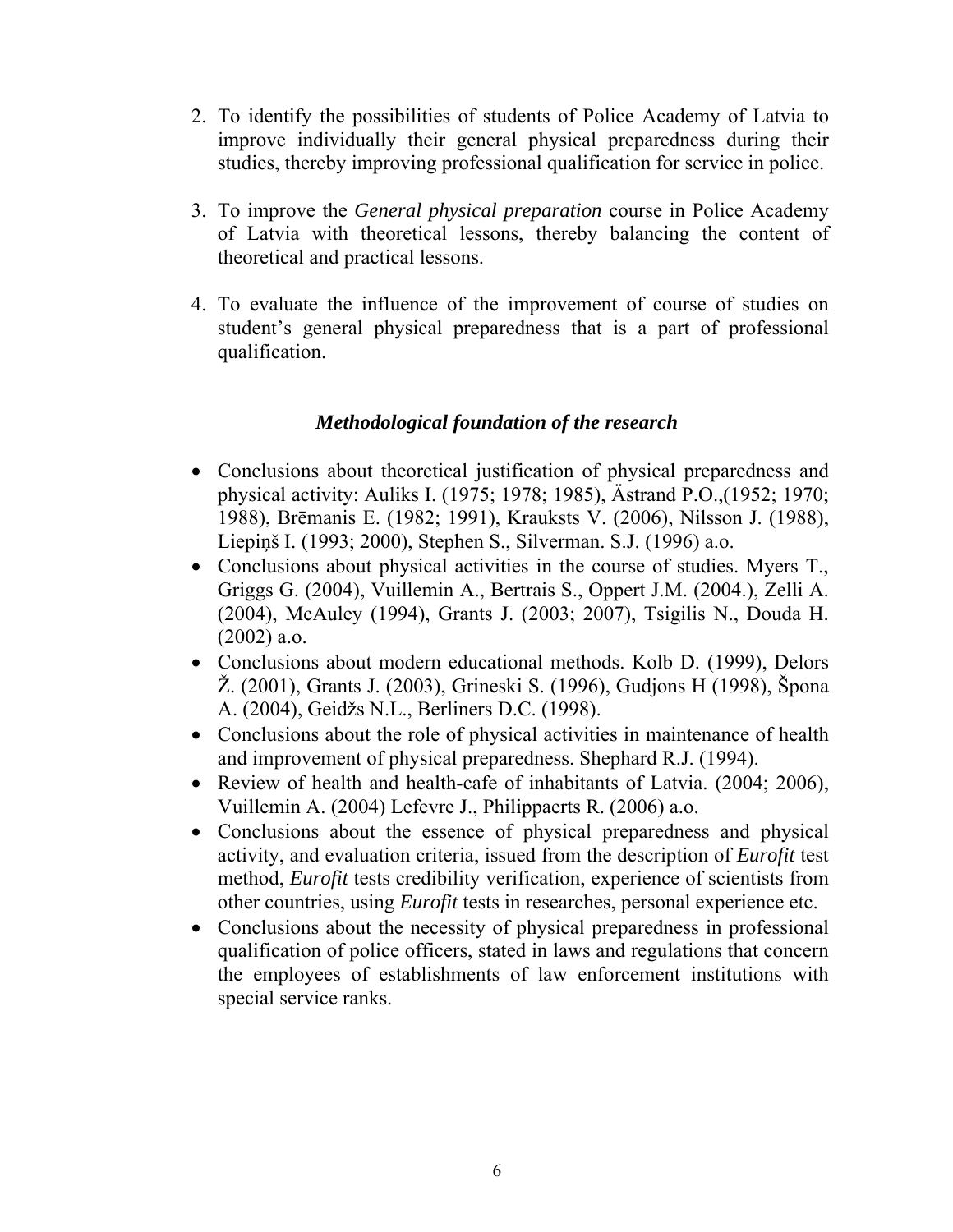# *Methods of the research*

# **1. Theoretical**

• On the basis of analysis of sports theory and methodology, sports physiology and pedagogical literature, an improvement of program is developed to promote student's physical preparedness and activities in everyday life.

# **2. Empirical**

- Questionnaire survey data assembly, to find out student's will to develop individually their physical preparedness during their course of studies and about the possibilities to fulfil their will in higher educational establishment.
- Questionnaire survey data assembly about level of student's knowledge about the methods and methodology of improving physical abilities, about physical activities and physically active lifestyle. Questionnaire survey was carried out in the beginning and at the end of the experiment.
- Pedagogical experiment; for its accomplishment two male-student and two female-student groups were formed: experimental male-student group (ME) and experimental female-student group (FE), as well as malestudent control group (MC) and female-student control (FC) group.
- Tests of physical preparedness (*Eurofit* tests) for all groups were carried out in the beginning and at the end of the experiment.
- Interview. Non-standard (creative) interview. Process in the form of free negotiations.
- Mathematical data processing statistical methods:
	- evaluation of differences in connected selections with Student criteria for connected selection;
	- comparing of independent selection with Student criteria for independent selections;
	- evaluation of differences in connected selections with Wilcocson criteria.

# **Participants of the research**

 In total 143 students of Police Academy of Latvia (PAL) were involved in the experiment, including 100 men and 43 women. In the experimental malestudent ME group there were 63 students of PAL, but in the experimental female-student FE group  $-27$  women students of PAL. For the control groups: in male-student control group MC there were 37 students of PAL, but in the female-student control group FC – 16 women students of PAL. Research was carried out in autumn term of 2003 /2004 and 2004 /2005 year of studies.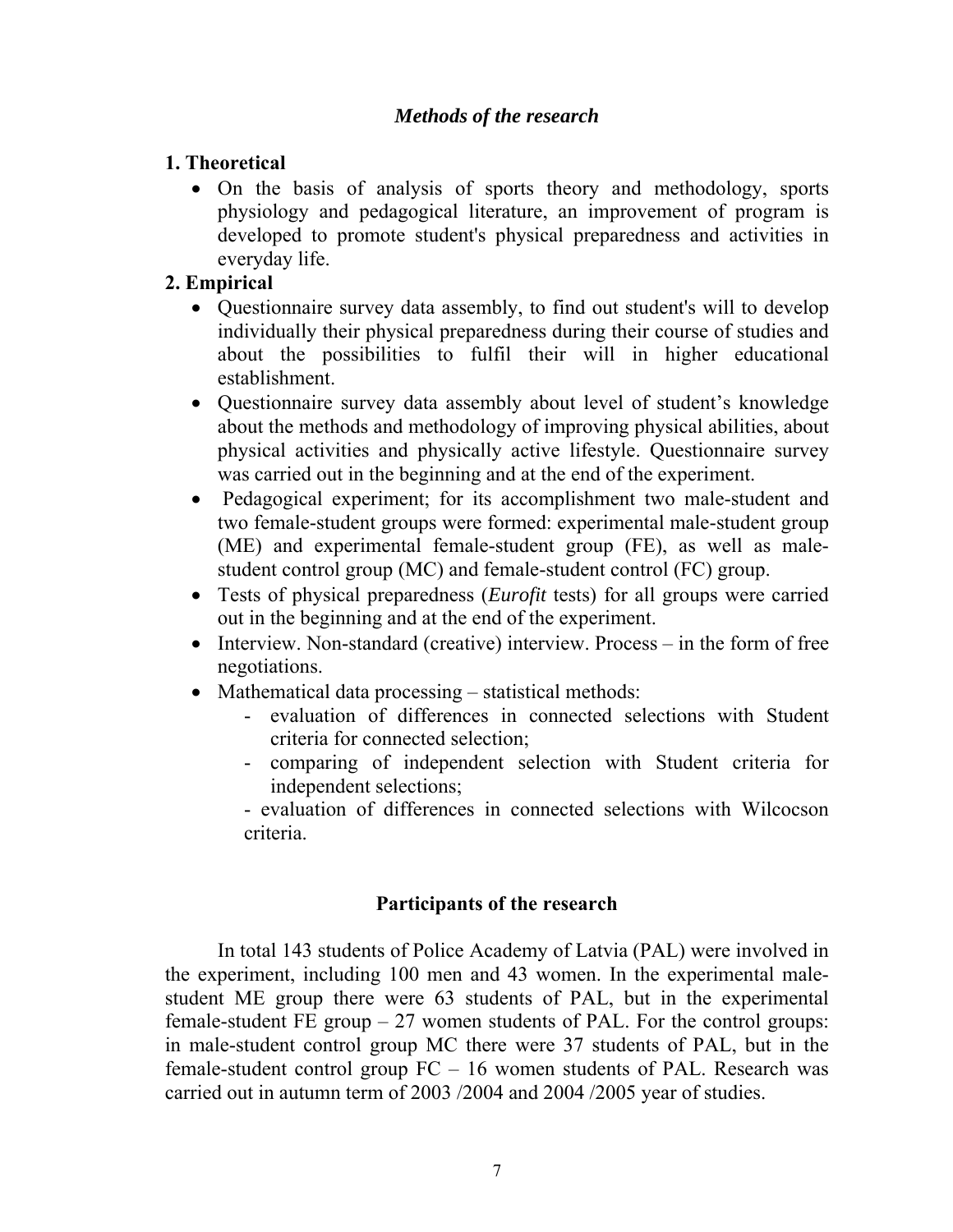#### **Scientific novelty**

 In the process of studies, acquirement of the knowledge with the interactive study methods and creation of theoretical comprehension about the meaning of physical preparedness in the professional qualification, as well as justification of necessity of self-control criteria and reinforcement of the aim helps to attain the improvement in physical preparedness by balancing physical preparation lessons with theoretical lessons. Concurrently raises the comprehension and knowledge about the influence of physical preparedness to health and working capacity. Students acquire the theory better, if interactive study methods are used and if they take advantage of their theoretical knowledge in individual lessons. If students, by understanding the structure of the performance of exercise, its effect and training method, participate in their own physical preparation process improvement, the level of physical preparedness increases. Together with the ability to use different methods in own physical preparedness improvement, participation in individual self-development lessons are being stimulated. After acquirement of practical and theoretical knowledge in general physical preparation course, the theoretical knowledge of the students and their preparedness to use it in practice are in the level, that they can perform an individual and determined physical preparedness self-development process – the training. In general physical preparation courses and in individual selfdevelopment lessons – trainings – the physical preparedness of student is being upgraded together with the improvement of professional qualification and suitability to service in police after graduating. The theoretical knowledge and abilities acquired, empower to maintain individually and continuously one's physical preparedness in the level necessary for the service in police.

#### **Theoretical significance of the research**

 During the research an interconnection between accomplished physical preparation exercises and the condition of one's general health and physical condition was discovered and theoretically justified. Although the way how physical preparation exercises are accomplished differs, active people do have a better general heath condition than the inactive. If physical preparation exercises are performed regularly and professional advices are taken into consideration as well as health-enhancing factors, it has a positive influence on both sexes all age group people. While acquiring abilities of health promotion and of physical preparedness self-development in individual physical preparation courses, an improvement is being achieved in physical preparedness and professional qualification for service in police.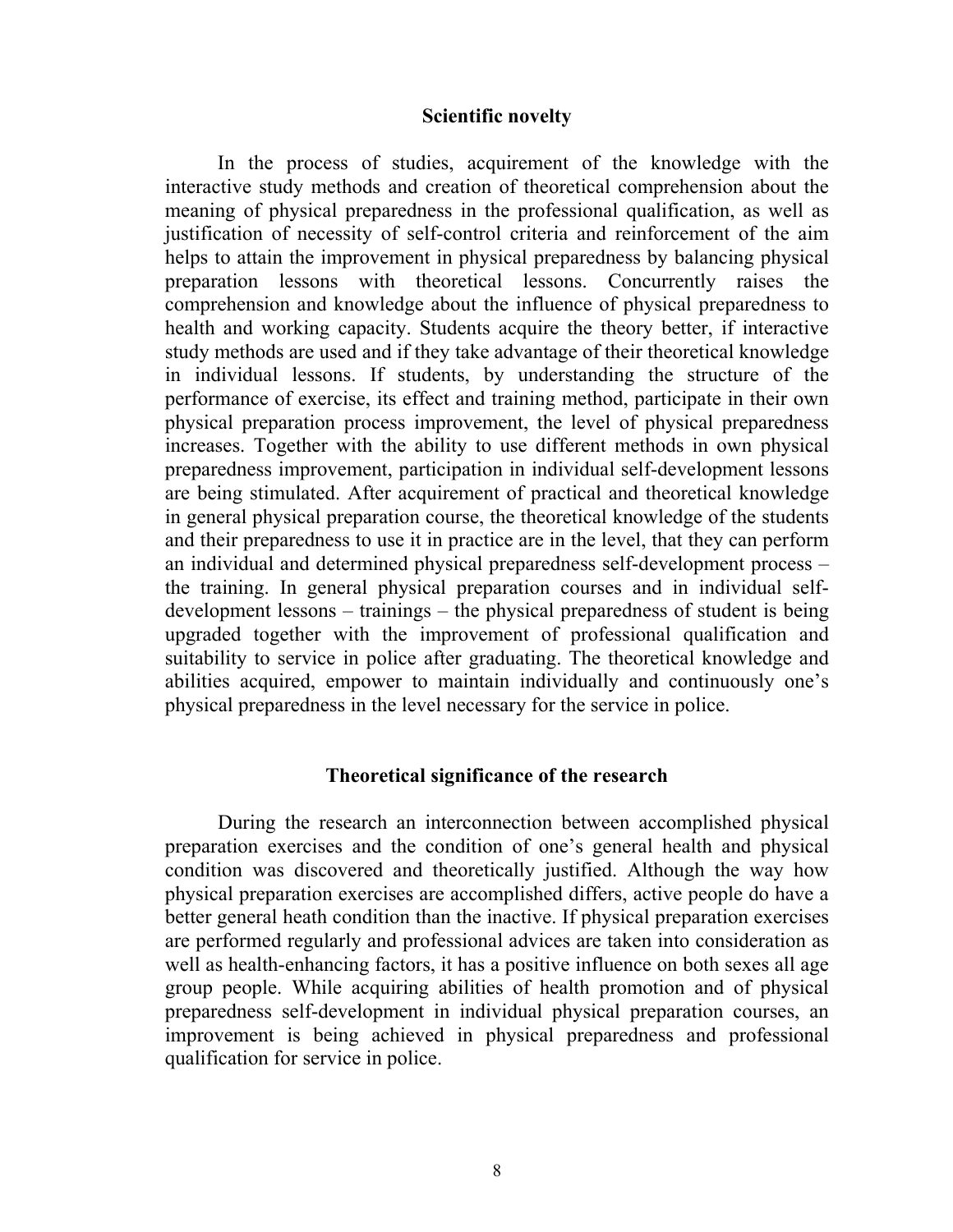#### **Practical significance of the research**

The supposition of the hypothesis about theoretical knowledge and physical preparedness was approved during the research: combing general physical preparation course with the raise of comprehension in theoretical knowledge about the meaning and possibilities of improving the physical preparedness, and use of this knowledge in individual self-development lessons, improves general physical preparedness that is a part of professional qualification for service in police. Taking into account the theoretically approved interconnection between physical preparedness and health, we can say, that health condition is stabilised and improved, a theoretical and practical basis are established to continue individual physical preparation self-development process after starting the service in police, thereby helping to maintain the professional preparedness for the service in the necessary level. It means that after graduating students have received the necessary knowledge and abilities to maintain individually their physical preparedness in the level necessary for the service in police.

#### **Theses for the presentation**

- Improvement of student's general physical preparedness during the studies would come into effect, if practical and theoretical courses are balanced and comprehension formation in theory about the meaning of physical preparedness in professional qualification is reinforced.
- Physical preparedness of students will be improved by using acquired theoretical knowledge, as well as practical abilities during the process of studies and self-development lessons during the course of studies. Theoretical and practical basis will be established during the studies, to continue individual physical preparedness self-development process after starting the service in police, thereby helping to maintain the professional preparedness for the service in the necessary level.

#### **Key-words:**

 physical preparation of students, physical preparedness of students, physical activity, improving professional preparedness of students.

#### **Stages of the research**

Research was accomplished in three stages in the period of time from 2001 to 2008.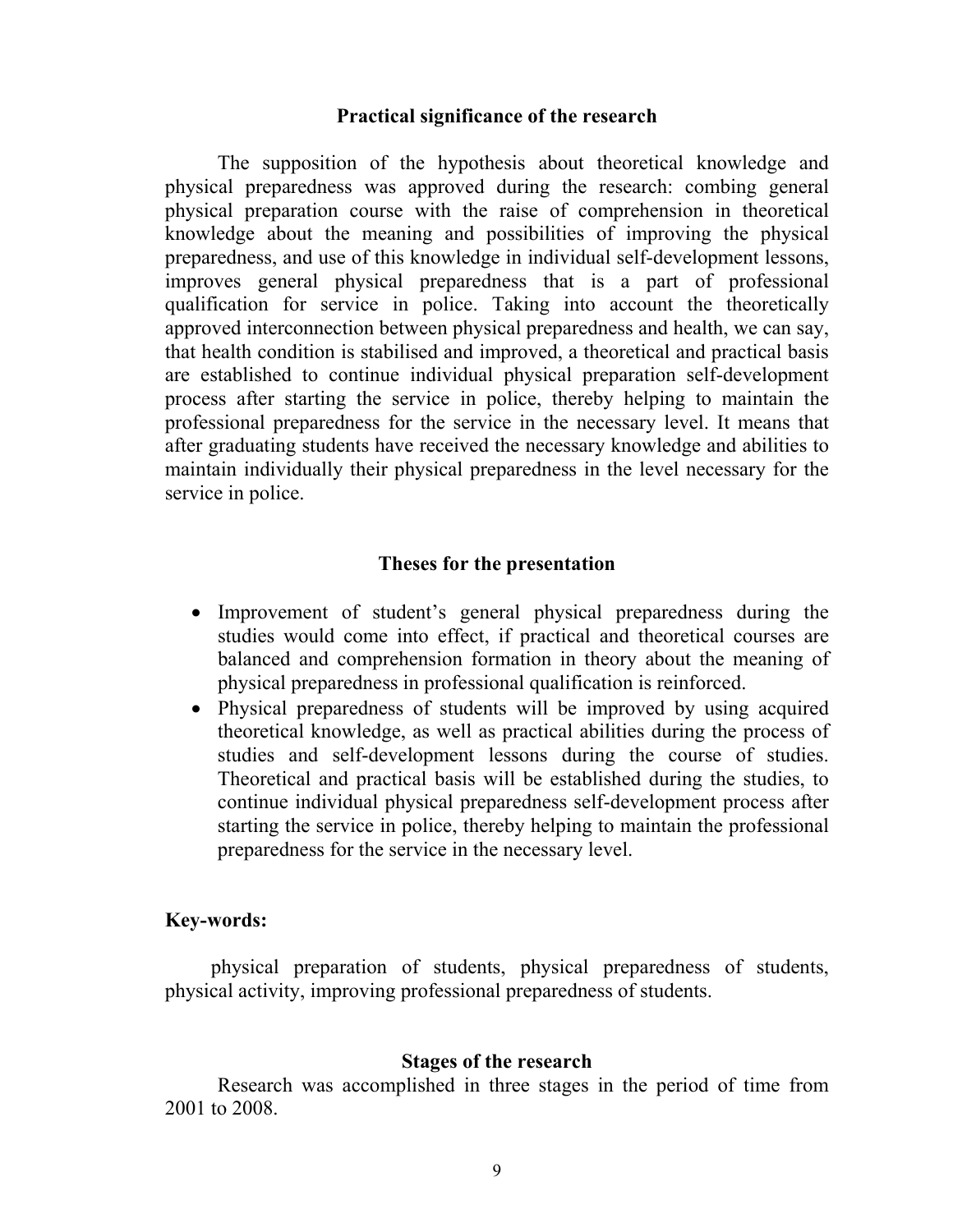*In stage one* (September 2001 – September 2003) theoretical analysis of literature was started and initial hypothesis was posed. A questionnaire survey was carried out in different higher educational establishments, finding out students opinion about the role of physical preparedness and it's necessity in further professional activities, about physically active lifestyle, about the possibilities of individual physical preparation lessons in higher educational establishment, and clarifying what physical activities do students participate in during their studies and what activities they would like to have. An upgrade was established in the *General physical preparation* course in Police Academy of Latvia, based on the results of the questionnaire survey and requirements for the police officers, defined in laws and regulations. The results of the survey were approbated by reporting in scientific conferences. Further directions for the examination of problem were established.

*In the second stage* (September 2003 – October 2005) theoretical analysis of literature continued and hypothesis was improved. During the autumn term (August – December) in 2003 and in 2004 *Eurofit* physical preparedness testing was accomplished by the students of Police Academy of Latvia. After the accomplishment of *Eurofit* physical preparedness tests in the beginning and at the end of term, a questionnaire of students from all groups was carried out. Questionnaire survey showed the level theoretical knowledge of students about physical activities and physical qualities, about methods and methodology of training; it also revealed the abilities of students to use their knowledge individually in practice. The results of questionnaire survey at the end of term reveal changes in student's theoretical knowledge. Experiment data and questionnaire survey data assembly and analysis were started. The results of the experiment were approbated by reporting in scientific conferences and in the courses of active tourism and recreation in Sweden. Further directions of thesis were established.

*In the third stage of the research* (October 2005 – year 2008) the theoretical analysis of the problem, posed in the research, was finished; the experiment data assembly was continued and finished. Interviews with former students of experimental and control groups was carried out in October – December 2008, lecturers from NDA Physical preparation department was asked as experts for the evaluation. Further directions of research of the problem were established. The results of the experiment was approbated by reporting in international scientific conferences, in study visits in foreign countries and in international projects.

**The structure of Promotion work** consists of preface, three chapters and annexes. In total 198 sources in Latvian, English and Russian have been analysed. The results of theoretical and practical data visualised in 14 charts and 14 images.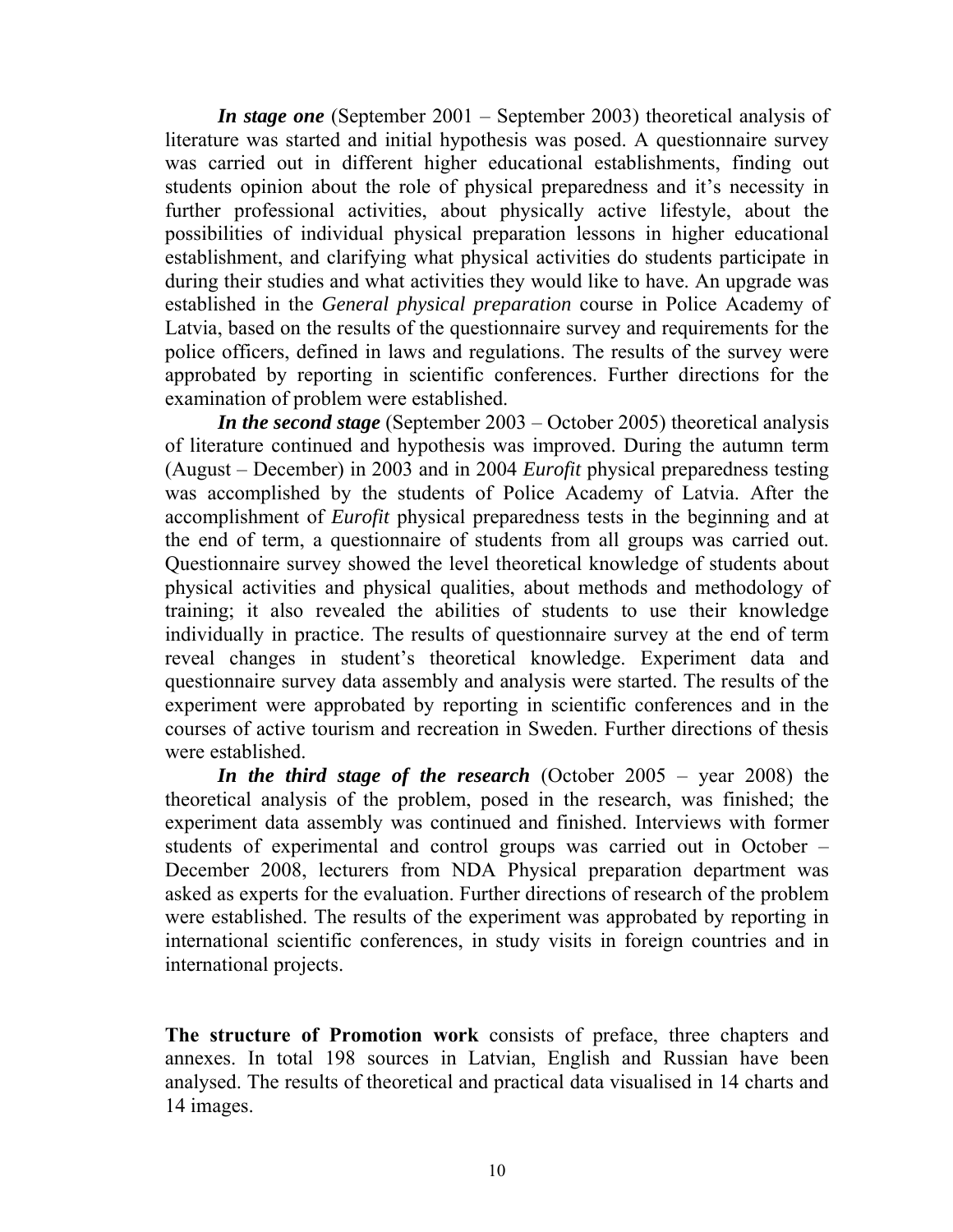# **Contents of the Promotion work**

In the **preface** there is justification of the choice of the theme and its significance in modern higher educational establishment with specific professional specialization, also the object, subject, aim, hypothesis, tasks, methods, theoretically methodological justification, scientific novelty and practical significance of the research were determined. Described the basis and methodology of the research.

**In the first Chapter "Physical preparation and physical preparedness"** terms *physical preparation*, *physical preparedness* and *physical activity* are explained, basing on the analysis of literature of pedagogy, sport pedagogy and sport physiology, as well as on articles of sport scientists and their publications in scientific conferences, periodicals and electronic media.

**In subdivision 1.1 "Pedagogical theories in physical preparation"** is given an insight in the evolution of opinion and knowledge about physical preparation, preparedness and physical activities. For persons of different profession, different professionally applied physical preparation is needed in their day-to-day work. Still, high level of general physical preparedness affects also the professionally applied physical preparedness. Thereby the principle of forming a personality, who is developed in a comprehensive and harmonious way, is that the general and special physical preparation should be realized as united and common action. In this chapter the evolution of sport or physical preparation pedagogy at the turn of the 19 and 20 century in Russia and in territory of Latvia is discussed. Examined different pedagogical methods (behaviorism, cognitive, heuristic, humane, constructionism), that are used in the process of pedagogy and also in the physical preparation courses in schools and higher educational establishments. Today big emphasis in the learning process of sport is on the development of thinking, student's involvement in active cognitive process and use of knowledge in practice for each type of sport. The point is – pedagogue, by using a discussion, organizes and leads the process of learning so, that student would come to logical solution of the problem all by himself, pedagogue would just assist a little. The aim of this method is to promote the student to acquire the knowledge all by himself and to think logically, to build interest about teachable type of sport and it's technical execution, special physical preparedness and to achieve good results in different types of competition (Gudjons H. 1998., Grants J. 2003.). It is suggested that the pedagogue should not give what student can take himself and should not say what student can say himself.

Sport teachers in their classes use also cooperative learning method. This term consists of two concepts: cooperation (cooperation - collaboration) – type of management, and learning – process of personality development, that each and every person realizes in his own way. We can say that cooperative learning is process where each participant of the group and the entire group together is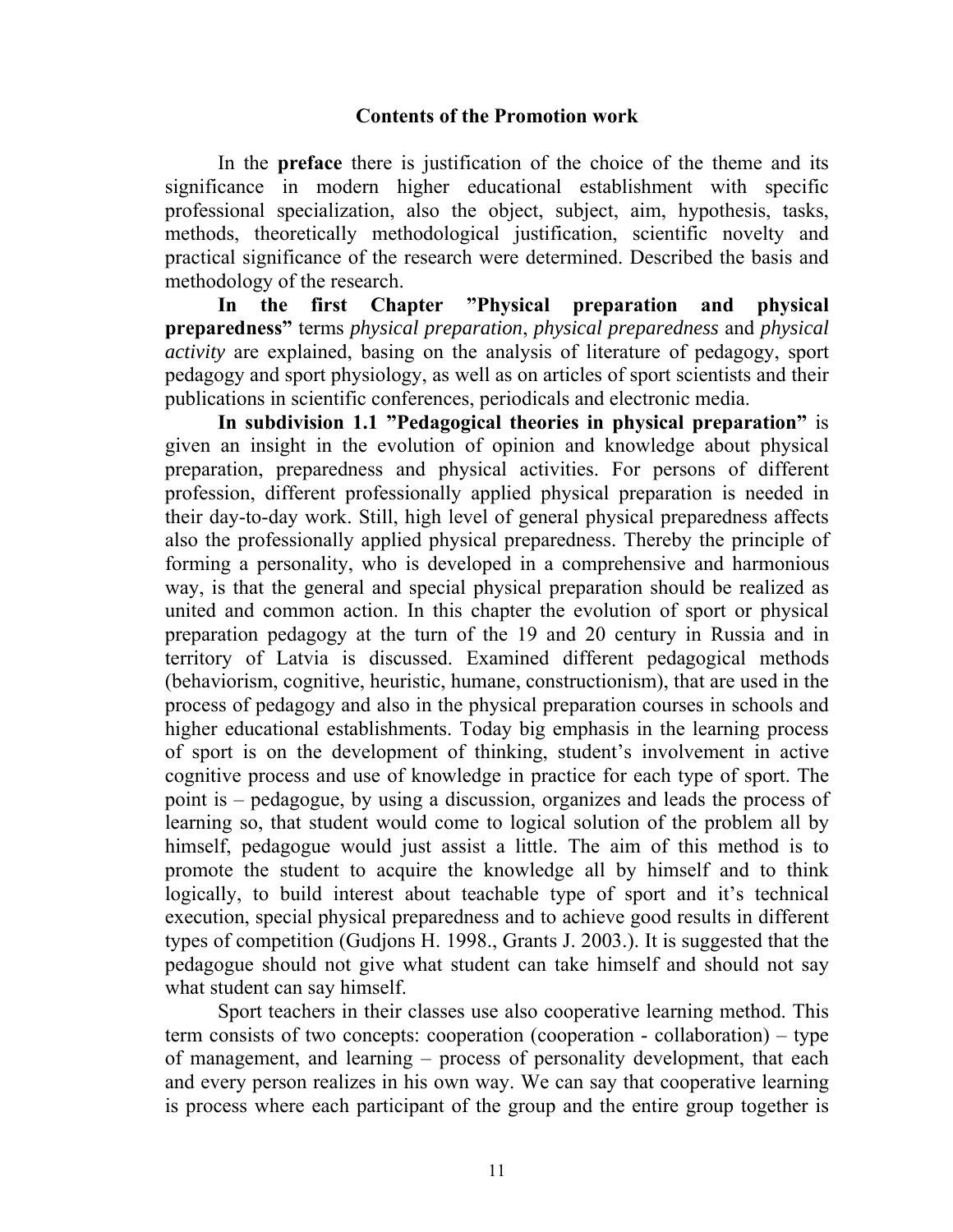oriented to progress. Participants of the group learn themselves; help to learn each other, thereby promoting the improvement of competence of each individual. Cooperative method in sport lessons is recommended during extended and detailed learning and further stages of improvement. By using the cooperative method, teacher realizes not only educational, but also social objectives. Thereby learning process is directed to form multilateral and creative personality (Kolb D. 1999., Grants J. 2007.).

Sport pedagogy have evolved and improved during the history, together with development and progress in pedagogy and didactics.

From absolute obedience and glorification of physical skills and strength in ancient Sparta to humane approach to students, to interactive, constructive and cooperative teaching methods, where student and the development of his thinking is in the centre of attention, as well as student's involvement in active cognitive process and use of knowledge in practice. An essential instrument to attain such quality of education is team work, where teachers and students are working in groups and building the learning process together. Such collaboration permit students to improve their skills in cooperation and to attain individually as high results as possible. In sport pedagogy it would be improvement of knowledge and skills and strengthening of physical health.

**In subdivision 1.2 "Latvian and European institutions about physical activity and sport"** the promotion policy of sport and physically active lifestyle in the scale of state and in the scale European Union is examined. In Sports Law in Latvia as well as in European Sports Charter term "sport" means "all types of individual or organized activities in order to maintain and improve physical and mental health, as well as to achieve success in sports competitions". Latvian National Sport Development Program 2006-2012 is elaborated, taking into account the four year cycle between Olympic Games. Within the framework of this Programme, children and youth sport means sport in educational establishments, i.e., in kindergartens, schools and higher educational establishments. Sport is defined as subject, sport competition between classes, schools or universities, also as work with youth in specialized sport schools and sport clubs until youngsters attain the level of National youth/junior team candidate in individual or team sports. One of the main tasks in development of children and youth sport is defined in point 3.7. of the Programme: *"To define the number of minimum sport lessons in higher educational establishments (2-3 lessons per week) for first four terms".* It is defined that Ministry of Education and Science is responsible for the execution and precise term of execution is also defined - year 2007. This point of the program was not realized and that causes doubts if all other tasks related to children and youth sport and tasks oriented to healthy lifestyle are realized and introduced in practice. Healthy lifestyle in the Programme means different mass sport competitions (running races, cycle races, and orienteering, streetball and beach volleyball competitions, attendance of sport and fitness centres etc.), sport of working population and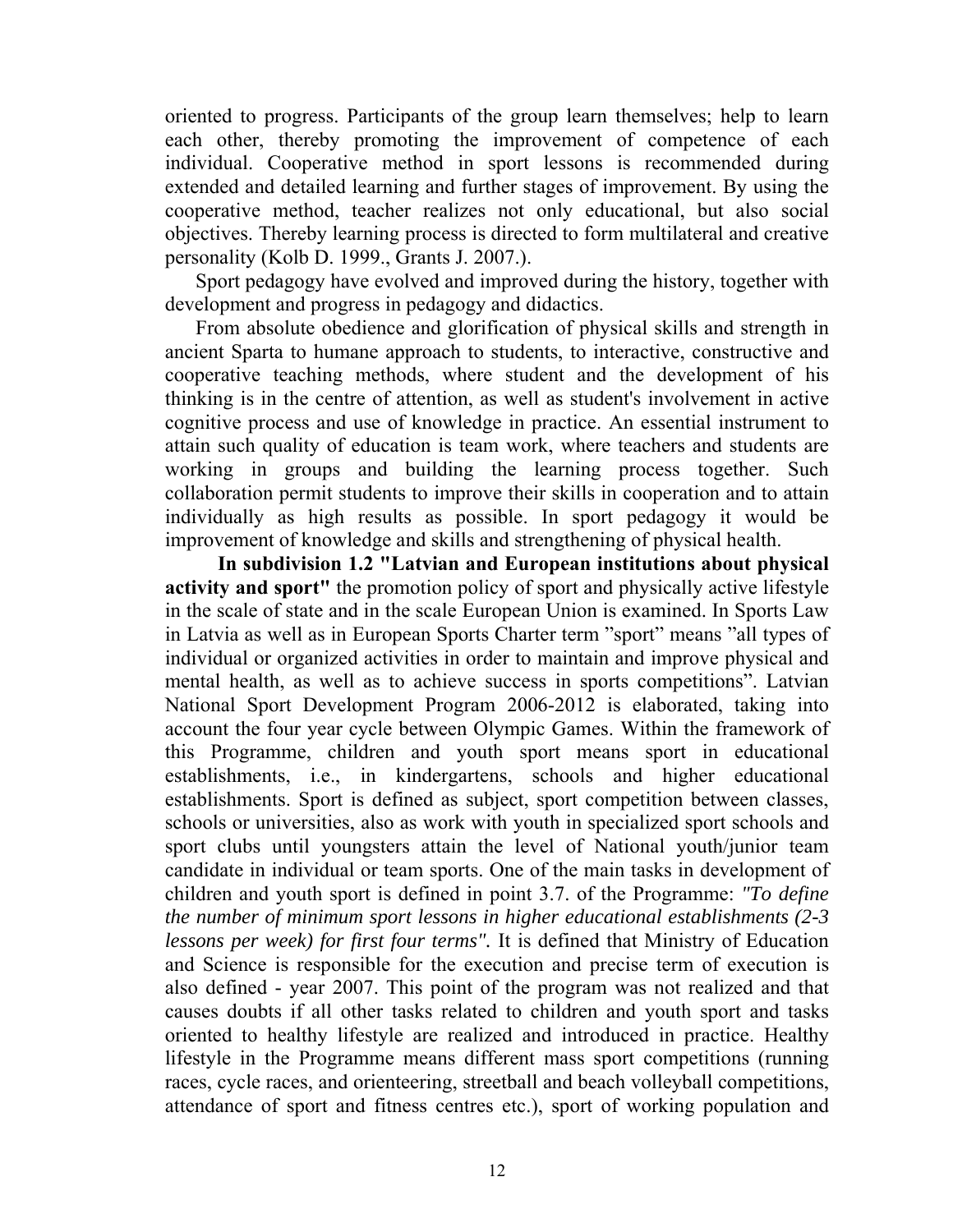veteran's sport. Competition in such kind of activities is used as an instrument of private inurement and for the diversification of activities.

The aim of European Sports Charter is to achieve, that governments take necessary measures to apply the conditions of the Charter in accordance with principles of the Code of Sport Ethics, to promote sport as an important factor of person's development. The intention of Charter is to give each person the opportunities to participate in sport, especially to ensure, that youth would have the opportunity to receive physical education and basic skills in sport, as well as to ensure, that each person would have the opportunities to participate in sport and active recreation in a safe and healthy environment. Mass sport or sport that is accessible to everyone has an important role in the society. The *Eurofit* methods, drawn up in the Council of Europe's Committee for the Development of Sport, are tests for determination of physical preparedness, and are elaborated resulting from researches about inhabitant's physical development, physical preparedness and capacities for work and about musculoskeletal apparatus. Accomplishment of tests doesn't require complicated equipment for measuring the results and they can be used for the determination of physical preparedness of children and youth of both sexes. Aim of the *Eurofit* test authors was to create a complex of tests that would be credible and safe, simple to accomplish and to monitor and would show interconnection between health and physical activities for each individual and for society in general.

**Subdivision 1.3 "Physical preparedness and health".** Physical preparedness is the result of physical preparation process. Process of physical preparation includes not only regulated physical preparation lessons or trainings under guidance of lecturer or teacher, but also individually accomplished physical activities. Physical activities mean active movements of the body insured by musculoskeletal apparatus that increase remarkably the energy consumption in comparing with rest state. Not only determined trainings in any kind of sport, but also day-to-day physical activities define the state of development of person's physical preparedness. Possibilities to participate in such activities combine with individual qualities and skills. Test results show that regular physical activity is connected with higher quality of life, but sedentary lifestyle and work enlarge the risk of different illnesses. Scientists understand the quality of life as The Human development Index, which is a complex coefficient that consists of:

- person's physical existence and health expected lifespan for the children born in the respective year;
- level of inhabitant's education and knowledge combination of two parameters: level of adult inhabitant's literacy (reading/writing skills) and the amount of all level formally studying persons;
- financial situation of inhabitants recalculated gross domestic product (GDP) per capita, according to purchasing power parity.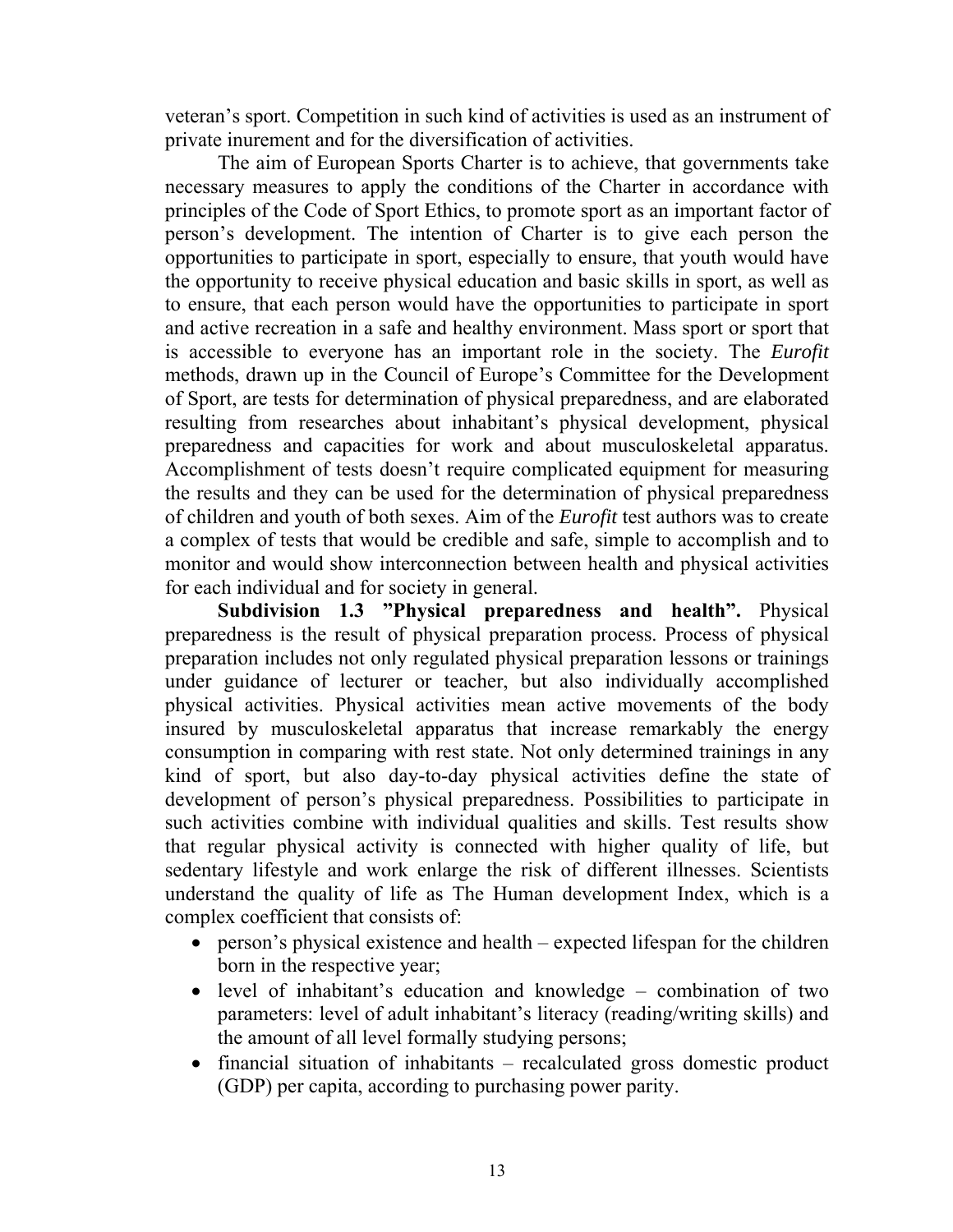Aggregating information about different scientist's researches about efficiency of physical activities, especially exercises in spare time, physical health and functional preparedness' capabilities in the perspective of public health, reveals the conclusion that muscle mass, strength, power and tenacity, which all together form general physical preparedness, is important to every person.

Sport and sport medicine specialists in the whole world, including Europe and Baltic states, are making bigger and bigger emphasis on insufficiency of physical activities for inhabitants of all age groups. Scientists and medicine employees in all countries have discovered that number different illnesses and diseases grow together with decrease of physical activities. Illnesses that were formerly characteristic for elderly people, are now affecting youth. Sport and sport medicine scientists have proved that every person can improve and maintain his health, retain high working capacity and lively mind for a long period of time, if he is exercising regularly and doing it right. Active sport exercises promote physical development and maturation of the body at early age and also help to maintain the physical health and physical shape at a mature age. It is also very important to feel and recognize the moment, when it is time to change training methods from those that are meant for reaching high results to physical activities that helps to maintain health.

Further in text the focus is on physical activities in the open air and their influence to the health and wellbeing at different ages and on day-to-day life physical activities. The importance of physical activities at every age has been proved many times in various researches of different scientists from different countries. It should be noticed that they are especially important for children, teenagers and youth, because human body develops and matures in the period of time from birth to the age of 20-25 years. Further the possibilities of getting traumas in different physical preparation lessons and sport competitions are revealed. Good physical preparedness promotes prevention of traumas in sport lessons and competitions. Good physical preparedness and physical activities accomplished in physical preparation process has a positive effect on human organs and organ systems (heart and vascular system, respiratory, digestive and central nervous system). Physically inactive lifestyle is possibly the main illnesses' risk factor in the developed western European countries. Healthier lifestyle and better condition of health of all the society could be achieved, if every individual lessens his illnesses' risk factor. Scientist's researches and analysis of the public health data has proved that health of all the society would improve remarkably, if it lessens illnesses' risks even for a little. Analyses of research material from different countries show that regular physical activity is connected with high quality of healthy life. Whereas people of sedentary lifestyle and those who have sedentary work, are subjected to greater illness risks.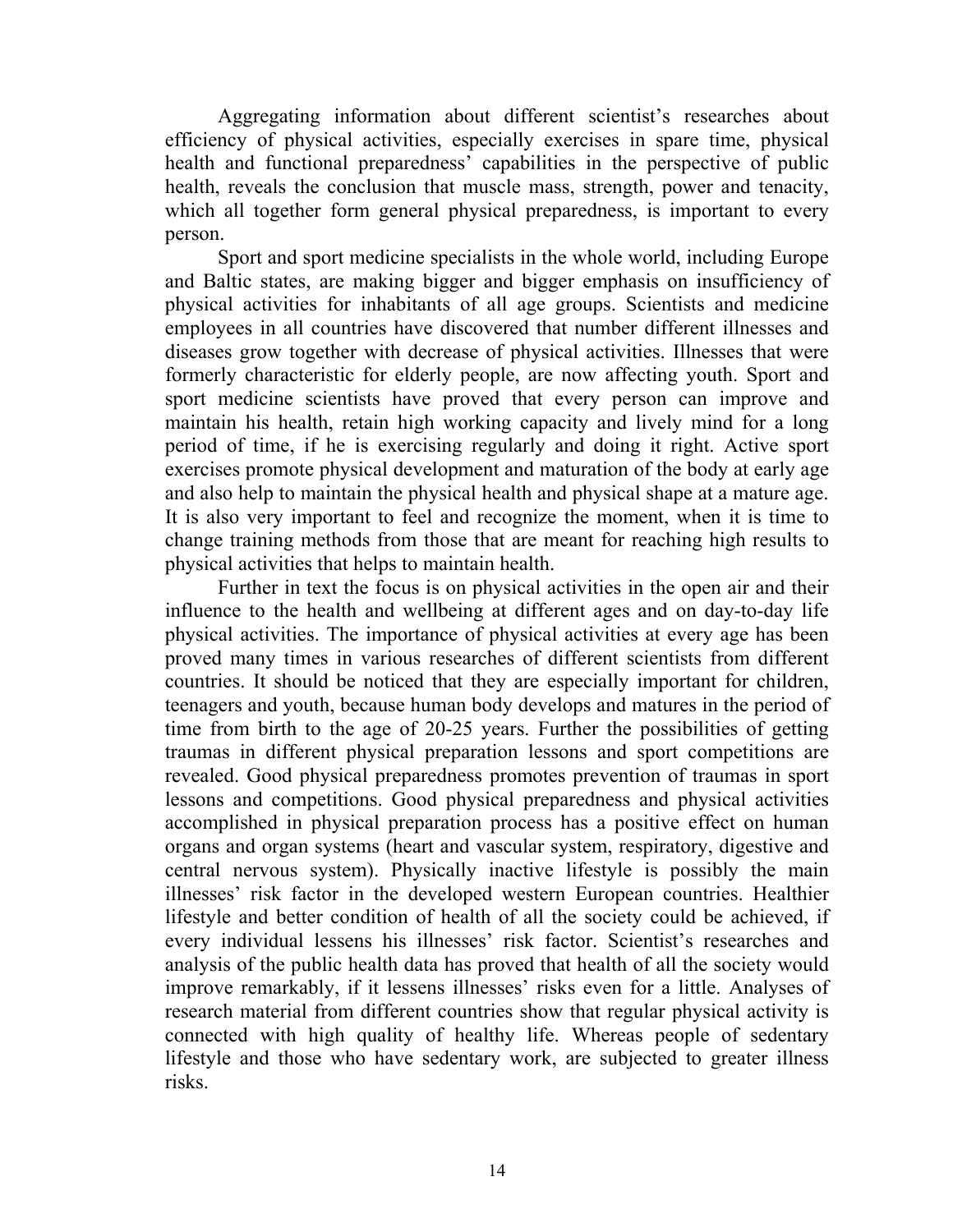In this chapter focus is on the achievements of most sporty students of Police Academy of Latvia and Banking Institution of Higher Education in the Universiade (Student Games) competition, and on the possibilities of physical activities in each establishment of higher education. And it was concluded that results in competitions doesn't reflect the training possibilities in higher educational establishments, or the total physical activity of all students. If sport courses are not included in the obligatory and not even in the voluntary curriculum and if in the higher educational establishment there are no sports centre or rented premises for sport lessons, many students cease their trainings, because the need for physical activities is not dominant, although they understand its importance. The fact that students have to pay for sport lessons is the reason why they turn to other ways of spending their free time that maybe require the same amount of many, but certainly less physical effort. Student questionnaires showed that students of different higher educational establishments do have theoretical knowledge about positive effects of physical activities. But if sport lessons are not scheduled in the curriculum, physical activity of students is small or it doesn't exist at all.

**In subdivision 1.4 "Physical preparation of students and evaluation of physical preparedness with** *EUROFIT* **method"** the main focus is on physical preparedness exercises and exercise complexes that are used in European countries. Scientists use *EUROFIT* test complex or separate *EUROFIT* tests in their researches as one of those exercise complexes. *EUROFIT* test method is standardized, scientifically approved method in sport medicine for estimating inhabitant's, including student's and athlete's, physical development, physical preparedness, and functional abilities of the body and progression of their development in dynamics. The aim of using the *EUROFIT* method is elevation of inhabitant's, athletes, pupil's and student's physical preparedness level and improvement of quality of life. *EUROFIT* method for adults is used for:

- Determination and evaluation of physical development;
- Determination and evaluation of general physical preparedness;
- Evaluation of human body functional condition;
- Comparison of own data of previous year or of average parameters in the respective age group in population.

*EUROFIT* method in Latvia was approved in 19 august 2005 in Health statistics and Medical Technologies State Agency as a medical technology of sport medicine. In year 2006 Latvian Sports Medicine State Agency carried out physical preparedness evaluation using *EUROFIT* method for:

• Athletes and children with high physical load within the framework of prophylactic and deepened medical examination in Agency and also in visiting examinations in regional professional sport education establishments and sport clubs;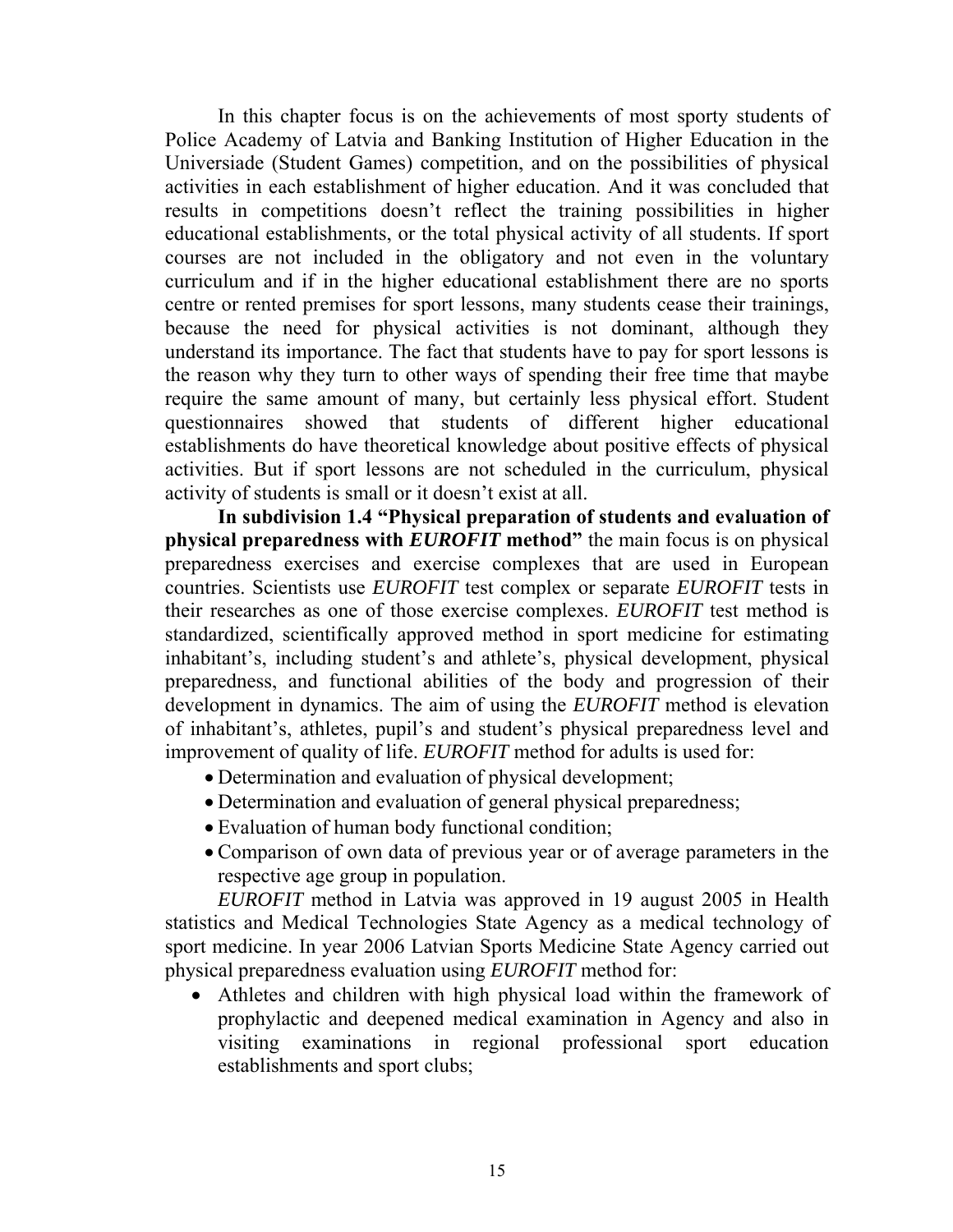• Pupils of comprehensive schools and 6-7 years old children from preschools, in accordance with written application from principles of these establishments.

For athletes and children with high physical load evaluation of physical preparedness using *EUROFIT* method in 2006 reveals that the level of physical development, physical preparedness and functional abilities of the body for the trainees from sport organizations is "high" or "above average" in 19.8% (in  $2005 - 22.9\%$ , "average" – 42.7% (in 2005 – 44.4%), but "under average" and "low" –  $37.6\%$  (in  $2005 - 35\%$ ). In percentage the numbers of trainees whose physical preparedness and functional abilities of the body are evaluated "under average" and "low" have increased. For pupils of comprehensive schools evaluation of physical preparedness using *EUROFIT* method in 2006 reveals that the level of physical development, physical preparedness and functional abilities of the body is "high" or "above average" in  $6.1\%$  (in  $2005 - 11.3\%$ ), "average" – 22.6% (in 2005 – 29.8%), but "under average" and "low" –  $71.3\%$  $(in 2005 - 58.9\%)$ . In percentage the number of children whose evaluation is "average" has decreased and the number of children whose level of physical preparedness is "under average" and "low" has increased.

For athletes and children with high physical load "low" and "under average" level of physical preparedness, using *EUROFIT* test method, was determined in 37.6%, for pupils – 71.3%. "Average","above average" and "high" level for athletes and children with high physical load determined in 62.5%, but for pupils – 28.7% (Sport Medicine State Agency public review of year 2006. 2007.).

In Riga Stradiņš University Rehabilitation faculty several researches has been carried out about the influence of different factors and physical load, including precisely dosed physical loads, to aerobic working capacities of untrained persons. Working capacities determined for more than 300 students by using the veloergonomic test PWC-170 and *EUROFIT* test (Theory and recommendations. 2007.).

Before the use of *EUROFIT* tests in researches they have been subjected to several and independent testing experiments. For example, in 2002 in Greece, in Thessaly University Physical education and sport science faculty test of *EUROFIT* complex credibility was carried out by testing the students of sport faculty. 98 Physical education and sport science faculty students, men (29) and women (68), at the age of 19.5  $+/- 2.7$  years took part in this experiment. Level credibility of all *EUROFIT* tests in this experiment was close to or above 0.7, only PLT - plate tapping test credibility was lower  $-0.57$ . According to those results, a conclusion was made that *Eurofit* tests are safe and satisfies totally the evaluation of student physical preparedness.

In Semmelweis University, Hungary, *Eurofit* complex was used to determinate the differences between students-athletes and students who doesn't participate in any physical activities. The comparison was made separately for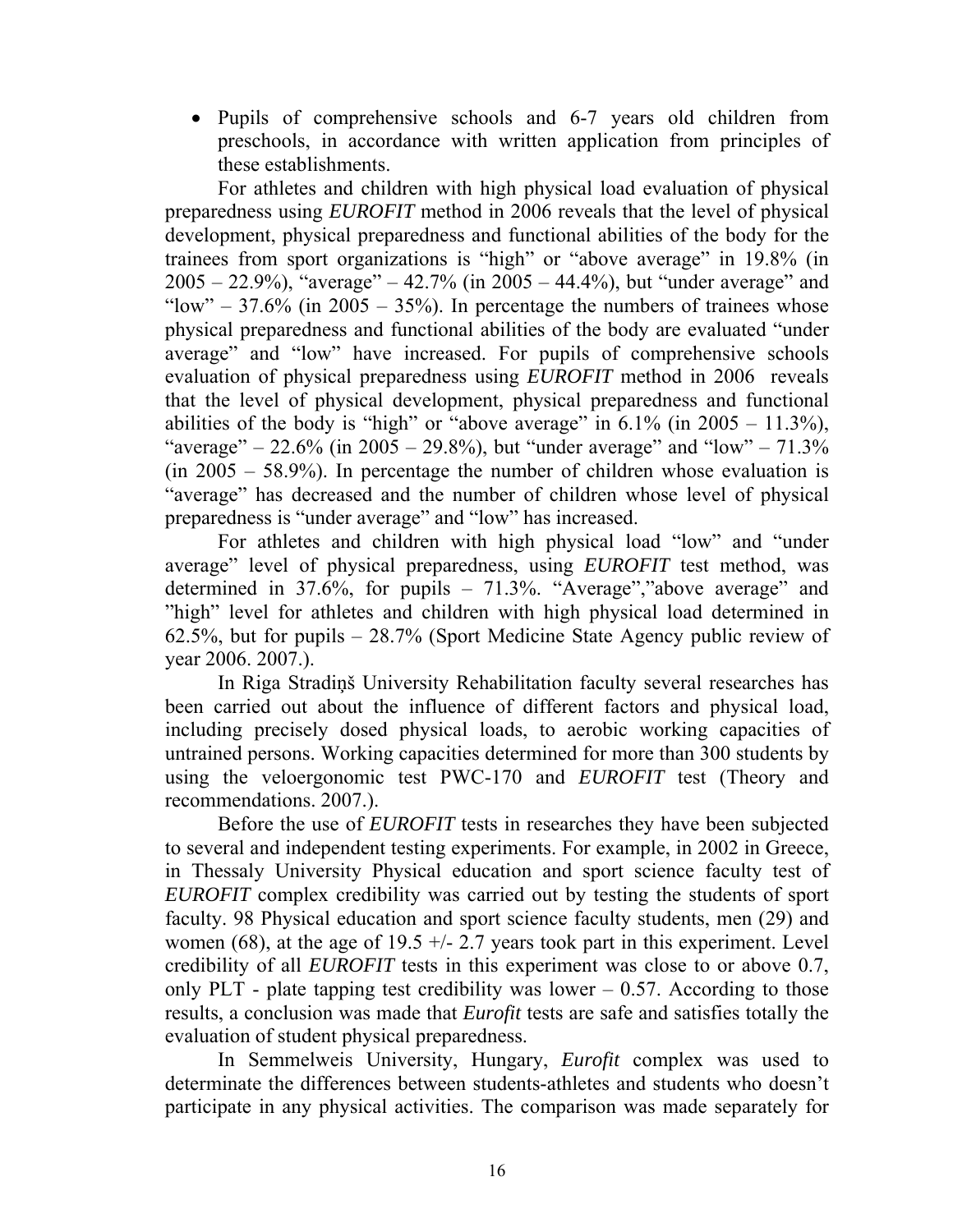men and for women. The aim of this research was to characterize the physical preparedness of students who are next sport teachers, in comparison with other students. 122 students of Faculty of Physical Education and Sport Science were involved in this experiment in the autumn 2006. Eight *Eurofit* tests were used: FLB - Flamingo balance, PLT - Plate tapping, SAR - Sit and reach, SBJ - Standing broad jump, HGR – Hand grip, SUP - Sit – ups, BAH - Bent arm hang and SHR – Shuttle run. In the conclusion after this experiment it is said that there are major differences in physical preparedness between both sexes and also between students-athletes and students who doesn't participate in any physical activities. (*Differences between Hungarian male and female students in physical education training by EUROFIT test system.2005.*).

In Lithuanian Academy of Physical Education, in Kaunas the above mentioned eight *Eurofit* tests have been used to analyze differences in physical development of youth of different age in 1992 and in 2002. To determine those differences, student height and weight were measured, as well as their results of *Eurofit* tests were fixed. (*Health – related physical fitness among schoolchildren in Lithuania: a comparison from 1992 to 2002*.). it was concluded after the tests that aerobic capacities and flexibility have declined, but tenacity of abdomen muscles have increased. For girls leg muscles development have a little decreased, but for boys it remained in the previous (of year 1992) level. Everyday life's physical activities have decreased and that's why there is a declination in aerobic capacities and flexibility, because reorganization of sport lessons in schools didn't make the right effect and doesn't compensate the lessening of everyday life's physical activities.

**In subdivision 1.5 "Necessity of physical preparedness in the service of police and in studies of PAL"** the necessity of physical preparedness in the service of police, referring to Police law and other laws and regulations about service in police is shown clearly. The legal basis of Police Academy of Latvia (PAL) is Constitution of republic of Latvia (Satversme), Education Law, Law on Higher Education establishments, Professional Education Law, Law on Scientific Activity, PAL Constitution and other laws and regulations. PAL is an establishment of education and science that, on governmental order, prepares specialists for Ministry of Internal Affairs and other law enforcement institutions and that's why it is acting also on the basis of those laws and regulations that concerns the employees of establishments of Ministry of Internal Affairs with special service rank. Studies in PAL are intended to elaborate the skills of individual, critical and creative thinking. Studies should promote the communication ability, capability of working in groups and of dealing with conflicts, the self-confidence, the ability of being tolerant to lawbreakers and the ability to adhere the posed requirements. They should also promote patriotism, humanism ideas, respect to human rights, honesty, creative use of knowledge, orientation to development and self-dependence in service. Special attention is drawn to acquirement of practical professional skills. In the individual working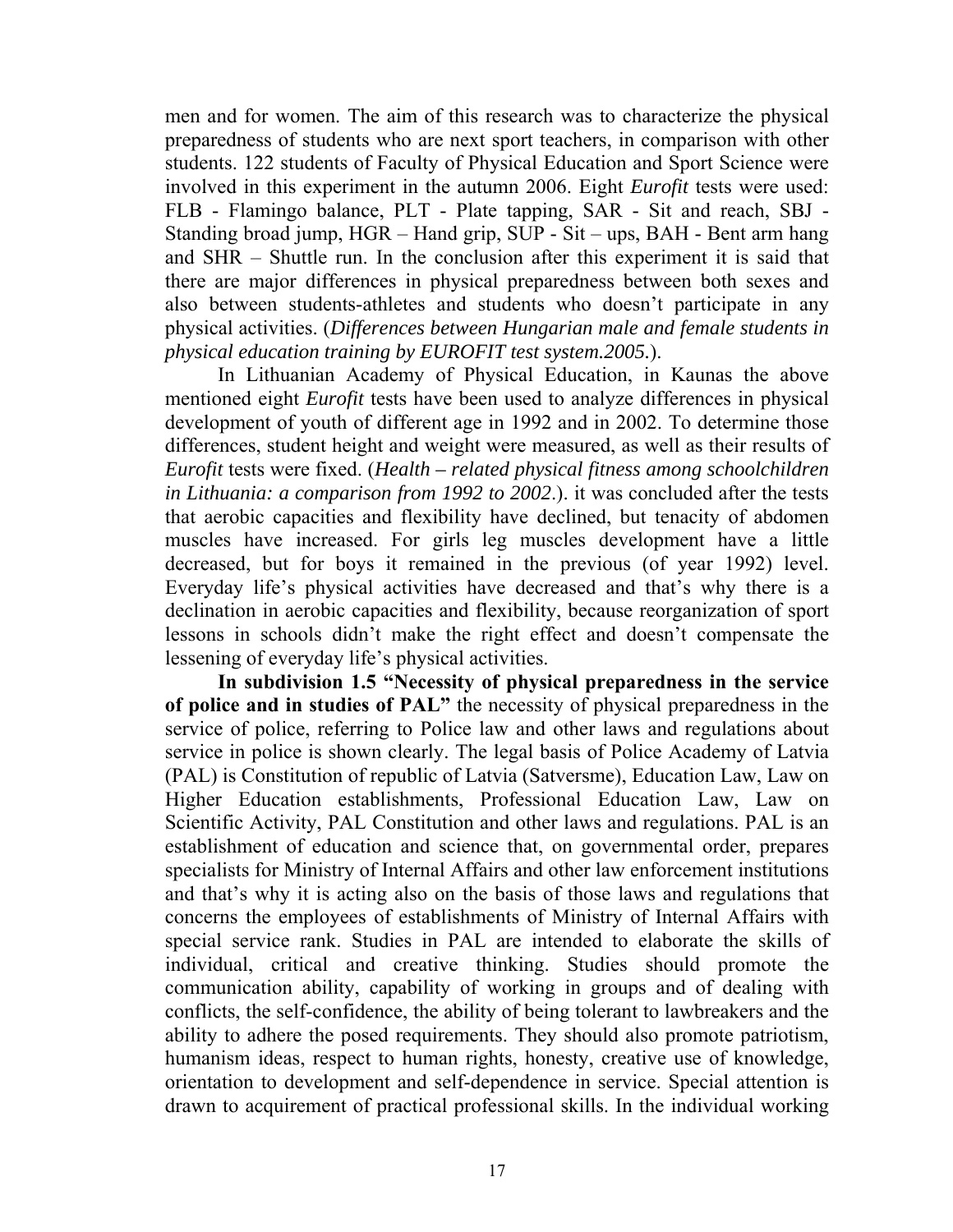and learning process of student the role of teacher or lecturer are advisory, he is an expert or consultant. Besides the "General physical preparation", "Professional physical preparation" and "Weapon rights and shooting/noshooting" courses of studies, students are preparing individually to fulfill the for service physical and professional preparation normative.

The duties of police officer, listed in the profession standard, are connected with elevated requirements in psychological and physical preparedness. In the standard there are stated special requirements for the accomplishment of tasks: good physical preparedness; psychological balance; appropriate health condition and driving license. For accomplishment of work there are mentioned the abilities to use tactical methods of fighting off the attack and defense, the use of special measures and fire-arms, arrest of lawbreakers and many more. We can see that for day-to-day use of those skills and abilities, required for accomplishment of work, a good physical and psychological preparedness is required, for what each officer has individual responsibility. Working hours are often not fixed and the possibilities to be present in organized sport courses are limited, every police officer should have knowledge in methodology of physical trainings, to maintain physical preparedness in the level necessary for the service in police.

In this chapter there is analysis of student physical preparedness dynamics beginning with the results of entrance examination until the results of graduating examinations. Mutually comparing the average test results of group after one, three and five years of studies, we can see that results have changed in a floating way. After the first year of studies, when 64 contact lessons are in the course of studies, the average result of group is improved in speed, skill and tenacity tests. Results of strength test have decreased. It can be explained with the low normative required for passing the test  $-12$  pull-up times. Students don't want to pull up more than it is required for passing the test. In the running tests it is practically impossible to control the result by themselves, so the results shown by students are the best or close to the best. After six terms of studies, when there are no GPP lessons in third, fourth and fifth term, the average results of the group, in comparing with entrance examination results, have declined in speed and tenacity tests, but increased in strength and skill tests. By comparing with the test results after two terms of studies, increase is observed only in strength test, because the requirements for passing of test are higher. Improvement in skills test is irrelevant. On graduating tests average results of physical preparedness have decreased for speed, strength and tenacity qualities. Result of skill test is worse than after two and six terms of studies, but just a shade better (one tenth of second) than in entrance examination. Analysis of dynamics of results during the course studies, show that student's general physical preparedness decreases along with the number of general physical preparedness lessons. Especially alarming are the decrease in tenacity test results, because the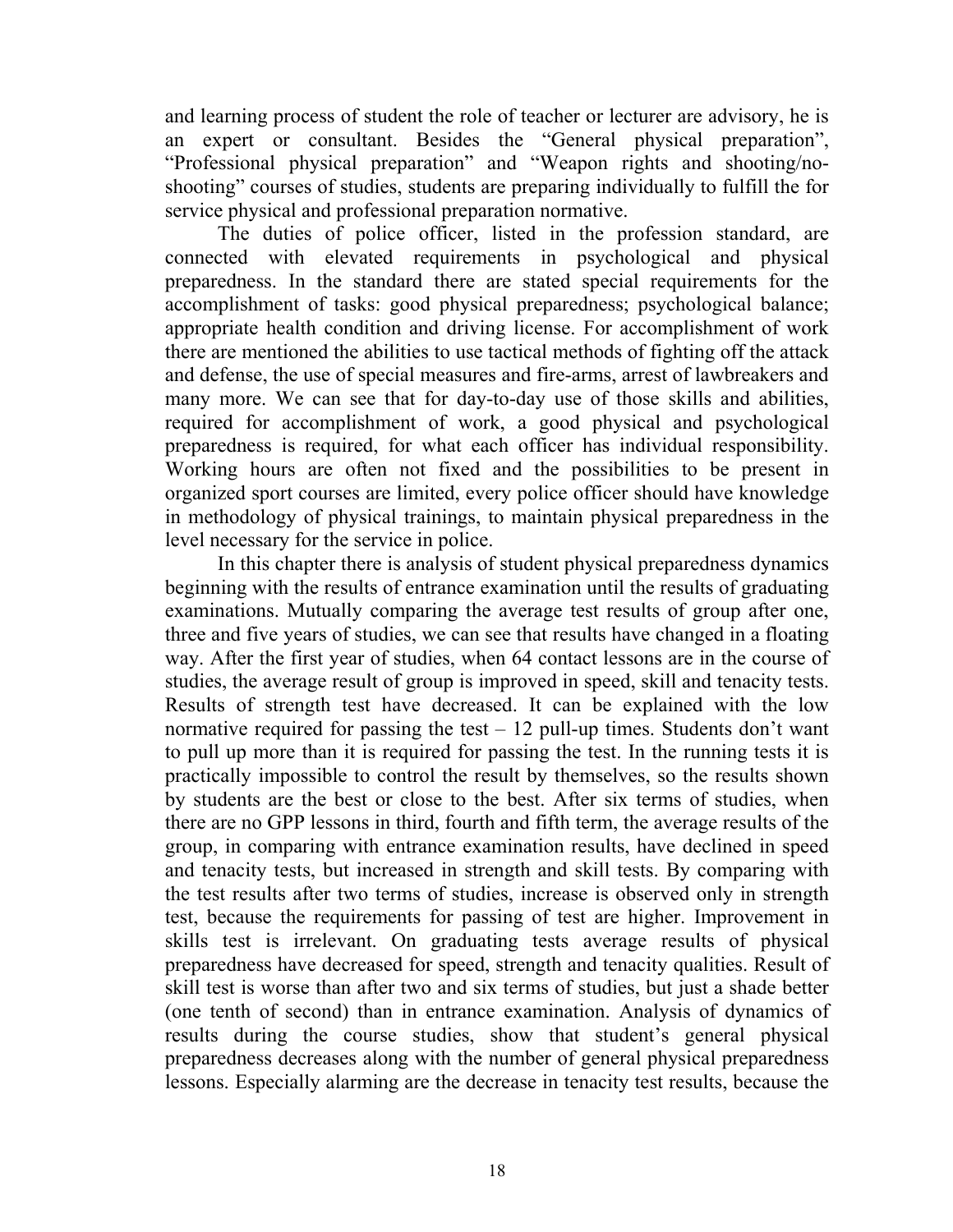maintenance and development of physical qualities and high working capacities in everyday life and all lifelong must be based on good general tenacity.

**Chapter 2 "Research tasks, methods and organization of research"** reveals the plan and process of the research.

**In subdivision 2.1 "Research tasks"** there is the aim of the research, hypothesis and tasks.

**In subdivision 2.2 "Methods of the research"** is given the description of analysis of literature, questionnaire survey, physical preparedness testing, pedagogical experiment, interviews and mathematical statistics.

In paragraph 2.2.1 "Analysis of literature" is given information about sources analyzed. In total 174 sources in Latvian, English and Russian have been analysed. It includes 66 books (45 in Latvian, 5 in Russian and 16 in English), 41 publications of scientific works in collections of works, 11 publications in periodicals and journals, 56 publications of scientific researches in electronic media.

In paragraph 2.2.2 "Questionnaire survey" explained that during the research there were two questionnaires carried out. In the first questionnaire participated 517 students from PAL, BIHE, LASE and RTTEMA. It was meant to find out students opinion about the role of physical preparedness and its necessity, about physically active lifestyle, and also to clarify what physical activities do students participate in during their studies and what activities they would like to have. Second questionnaire was for 143 experimental and control group students, who had the *Eurofit* test in the beginning and at the end of term. It was meant to find out the changes in student's theoretical knowledge about physical preparation, physical qualities, and methods of physical trainings, selfcontrol and ability to use knowledge in practice.

In paragraph 2.2.3 "Testing of physical preparedness" is given the description, protocol of execution and order of execution of *Eurofit* tests (*Eurofit for Adults – Assessment of Health related fitness.* 1995.) that students accomplished in the beginning and at the end of term. Tests took place in the gym-hall in a strictly set order, all the necessary equipment for testing was prepared and students were wearing special sportswear. Every test has its own protocol of execution, which is presented to student before of test. For each exercise only one attempt is provided. *Eurofit* tests for ME, MC, FE and FC groups took place in gym-hall of PAL, Ezermalas iela 8.

In paragraph 2.2.4 "Pedagogical experiment" is given the description of experiment that revealed changes student's in physical preparedness and theoretical knowledge during one term. Students of PAL were divided into four groups: experimental female-student and male-student groups (ME and FE) as well as male-student and female student control groups (MC and FC).

MC and FC groups accomplished *Eurofit* physical preparedness tests in autumn term of year 2003. ME and FE groups accomplished *Eurofit* physical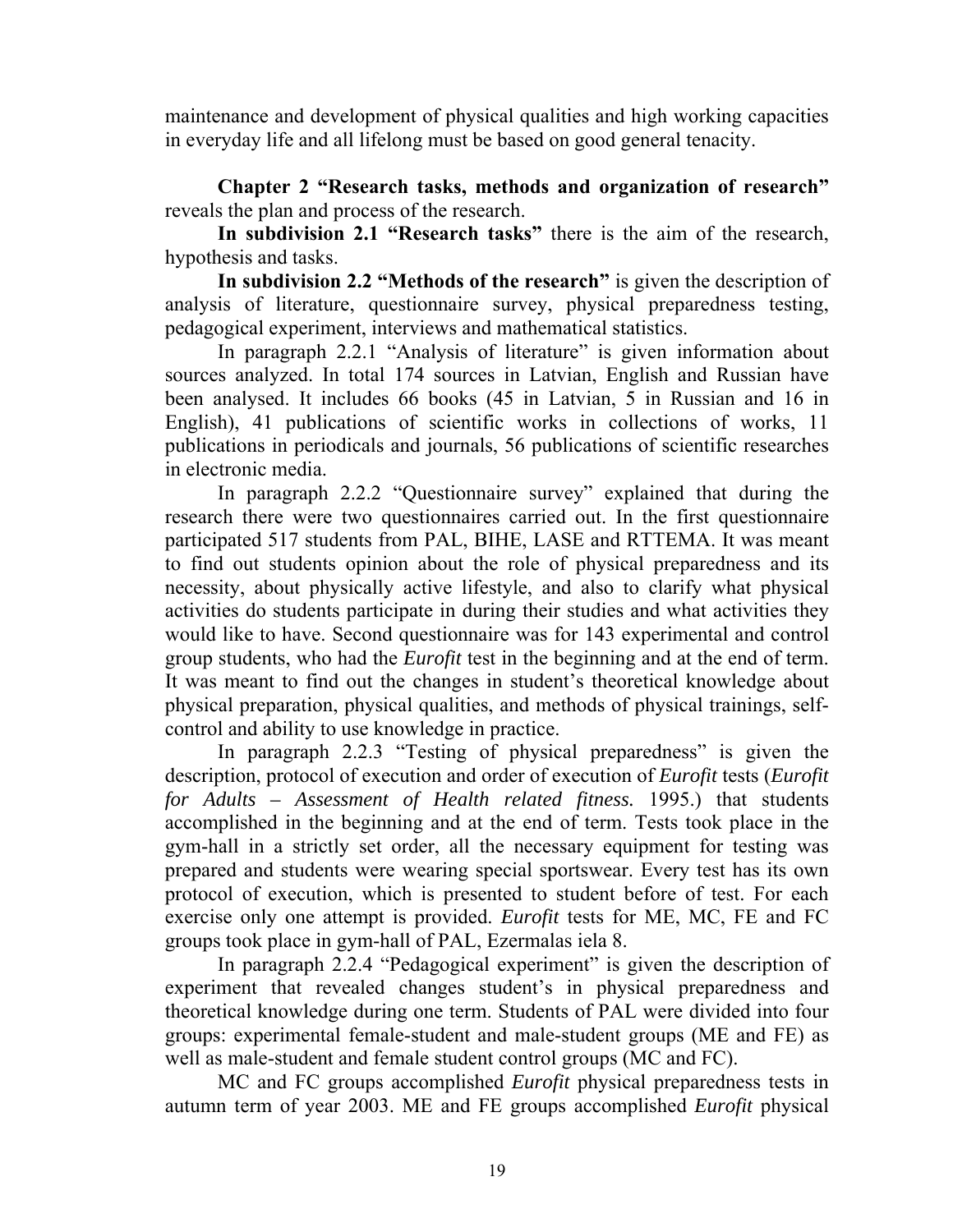preparedness tests in autumn term of year 2004. Students of all groups accomplished tests in the second week of August and December, because study year in PAL starts in August 1.

In the beginning and at the end of term and after the accomplishment of *Eurofit* tests, a questionnaire survey was carried out for students of all groups to find out their theoretical knowledge about physical preparedness, physical qualities, self-control and abilities to use knowledge in practice. It was a multiple choice test and all students from all four groups fulfilled it.

In paragraph 2.2.5 "Interview" is given short review of non-standard (creative) interview with aim to get extended answers of good quality.

Paragraph 2.2.6 "Statistical analysis". Results of both, questionnaires and tests, were processed using Student – t criteria for connected selections. (It was used for *General balance test - Flamingo balance test – FLB, Flexibility test* **-**  *Sit and reach – SAR, Static strenght test - Hand grip – HGR* un *Trunk strenght test - Sit – ups – SUP.* Wilcocson criteria for connected selections was used in *Speed of limb movement test - Plate tapping – PLT, Explosive strenght test - Standing broad jump – SBJ, Functional strenght test - Bent arm hang –BAH and Running speed agility test* - *Shuttle run, 10 x 5 m - SHR.*

**In Chapter 3 "Improvement of student's physical preparedness and theoretical knowledge"** is given the course of empirical research and the obtained results about the changes in physical preparedness and theoretical knowledge for the groups involved in experiment.

**In subdivision 3.1 "Student's physical activities in higher educational establishments"** the questionnaire about the role and necessity of physical preparedness, physically active lifestyle and what physical activities do students participate in during their studies and what activities they would like to have and about possibilities of physical activities in higher educational establishments is analyzed. 30% of respondents continue their trainings in training groups and 30% prefer individual exercises. One of the main reasons mentioned in questionnaires, why students cease their trainings, is lack of time.

Students understand the necessity of physical activity, but they fail to realize it in practice. They have very poor theoretical knowledge to exercise individually and attain preferable result. Students prefer gym-halls and fitnessequipment hall rather that exercises in open air. So inaccessibility of sport centres also affects physical activity. 47.3% would prefer voluntary sport lessons during all course of studies. But 27.8% would like to see sport lessons in their obligatory programmes. Students don't use the opportunities provided by academy to realize physical activities.

**In subdivision 3.2 "General physical preparation in Police Academy of Latvia"** is given the analysis content of actual General physical preparation lessons in PAL. There are also proposed changes for experimental groups in thematic plan of the course.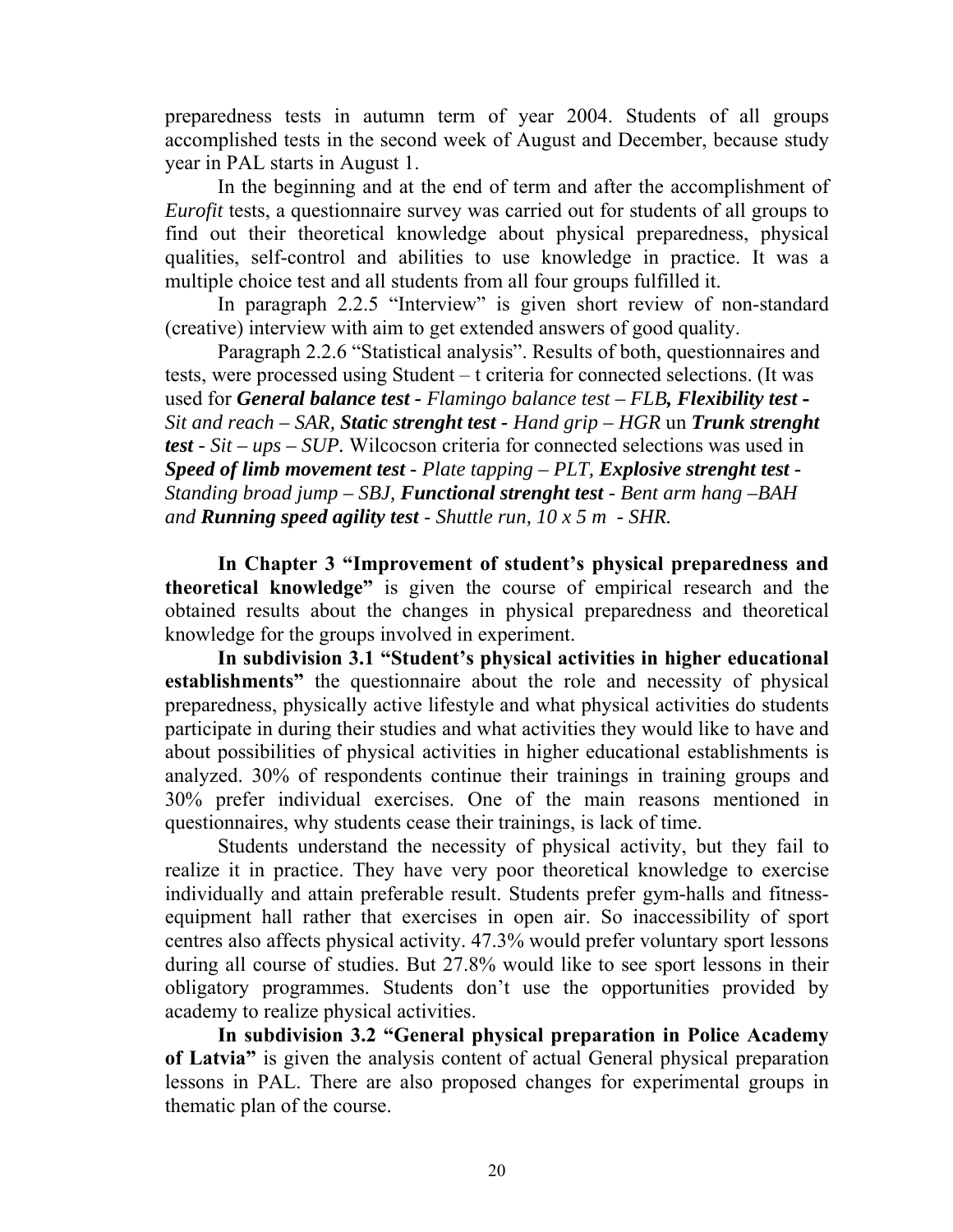**In subdivision 3.3 "Content of theoretical lessons for experimental ME and FE group students"** is given the content of theoretical lessons and described method of learning. Important role in the process of planning these lessons was for the quotation of English scientist Peter Jarvis that "you can't teach an adult, you can only create environment where person learns". In this chapter themes of theoretical lessons are revealed as well as their aim and tasks and knowledge acquired at the end. There are 16 themes planned. Teaching methods to use are: discussion, work in groups, brain storm, experts, pro's and con's, example from life.

**In subdivision 3.4 "Effectiveness of General physical preparation course in PAL"** are given test results for all four groups of experiment (ME, FE, MC and FC) in the beginning and at the end of experiment. There is also comparison of both, experimental and control, male-student (ME and MC) group's results and both, experimental and control, female-student (FE and FC) group's results.

In paragraph 3.4.1 "Changes in PAL male-student control group (MC) test results", changes of *Eurofit* test results at the end of term are compared to results of the beginning of term. It reveals in the analysis that male-student who attend regularly physical preparation lessons have improved their results after one term. Evaluating results with statistical method, we can see that improvement of results is statistically believable in seven tests, but changes in two tests are statistically unbelievable.

In paragraph 3.4.2 "Changes in PAL male-student experimental group (ME) test results", changes of *Eurofit* test results at the end of term are compared to results of the beginning of the term. For this group there were changes realised in course of studies *general physical preparation*. Number of practical lessons remained the same (as to group MC) but with extra theoretical knowledge lessons. Students were asked to exercise individually, by using acquired theoretical knowledge and PAL's sports centre. Improvements of results for all tests are statistically believable.

In paragraph 3.4.3 "Changes of test results for experimental ME group compared to changes of test results for control MC group", changes of *Eurofit* test results at the end of term are compared to results of the beginning of the term for groups ME and MC (image 1). Comparing ME group result improvements to MC group result improvements, seven are statistically believable (P<0.05). For tests PLT and SHR delta of results was statistically unbelievable  $(P>0.05)$ .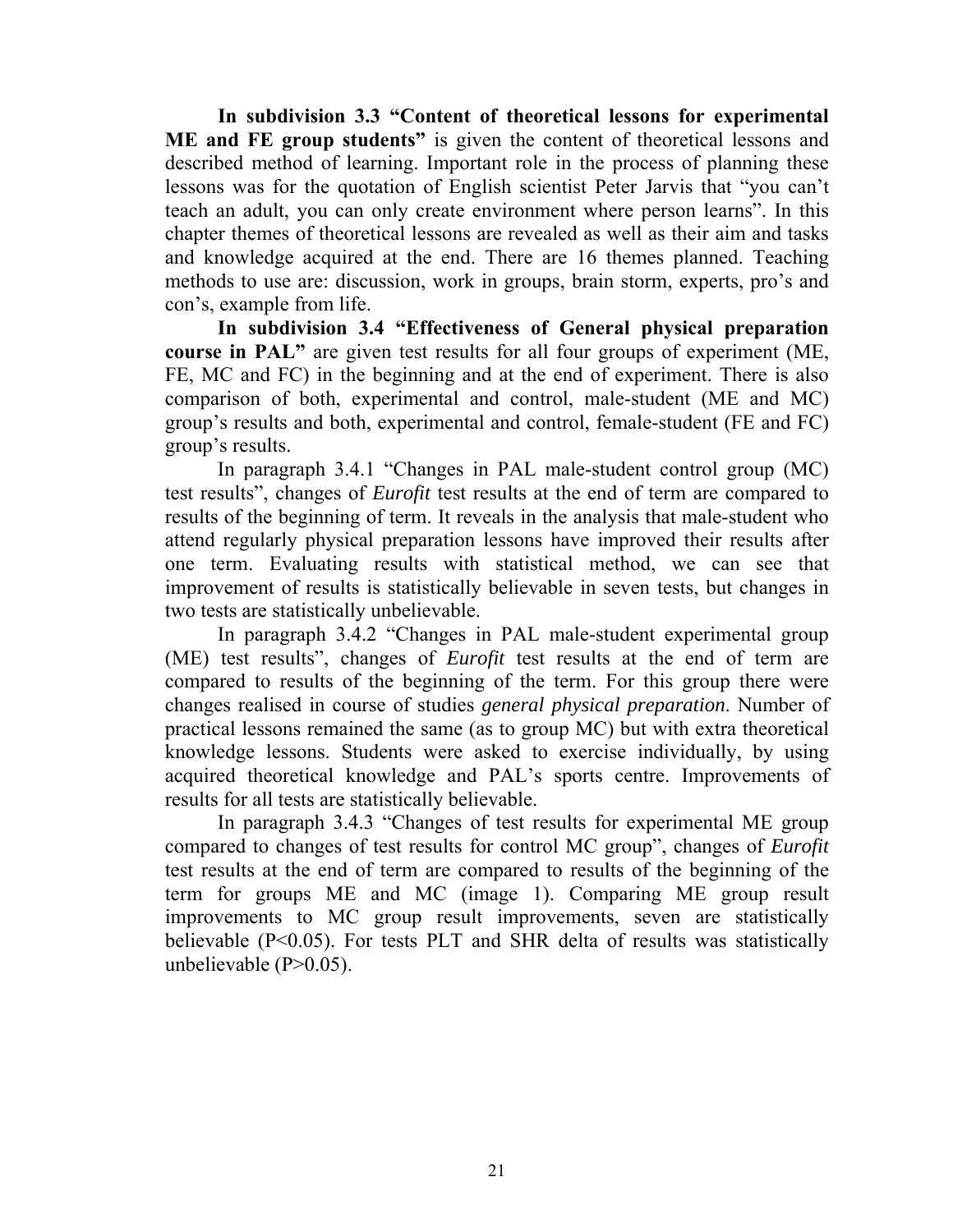

# Image 1. C**hanges in percentage of average results of** *Eurofit* **tests for experimental (ME) and control (MC) groups at the end of experiment.**

In the beginning of experiment average delta for experimental ME and control MC group test results were statistically unbelievable (P>0.05; homogenous groups) in six out of nine tests. For experimental ME group delta of average improvement at the end of experiment is believable  $(P<0.05)$  in 7 tests.

In paragraph 3.4.4 "Changes in PAL female-student control group (FC) test results", the changes of *Eurofit* test results during one term with no changes in program during the experiment are revealed. Comparing test results at the end of term to results of the beginning of term, the average result in all tests have improved. Changes in percentage of average result of group for seven *Eurofit* tests are statistically believable (P<0.05).

In paragraph 3.4.5 "Changes in PAL female-student experimental group (FE) test results", physical preparedness test results in the beginning and at the end of the term of FE group are shown. This group had practical lessons accompanied by theoretical lessons of the same themes as for ME group. Summarizing the results of the end of term, we can see that average result of group have improved in all tests and improvement is statistically believable (P<0.05) in seven out of nine tests.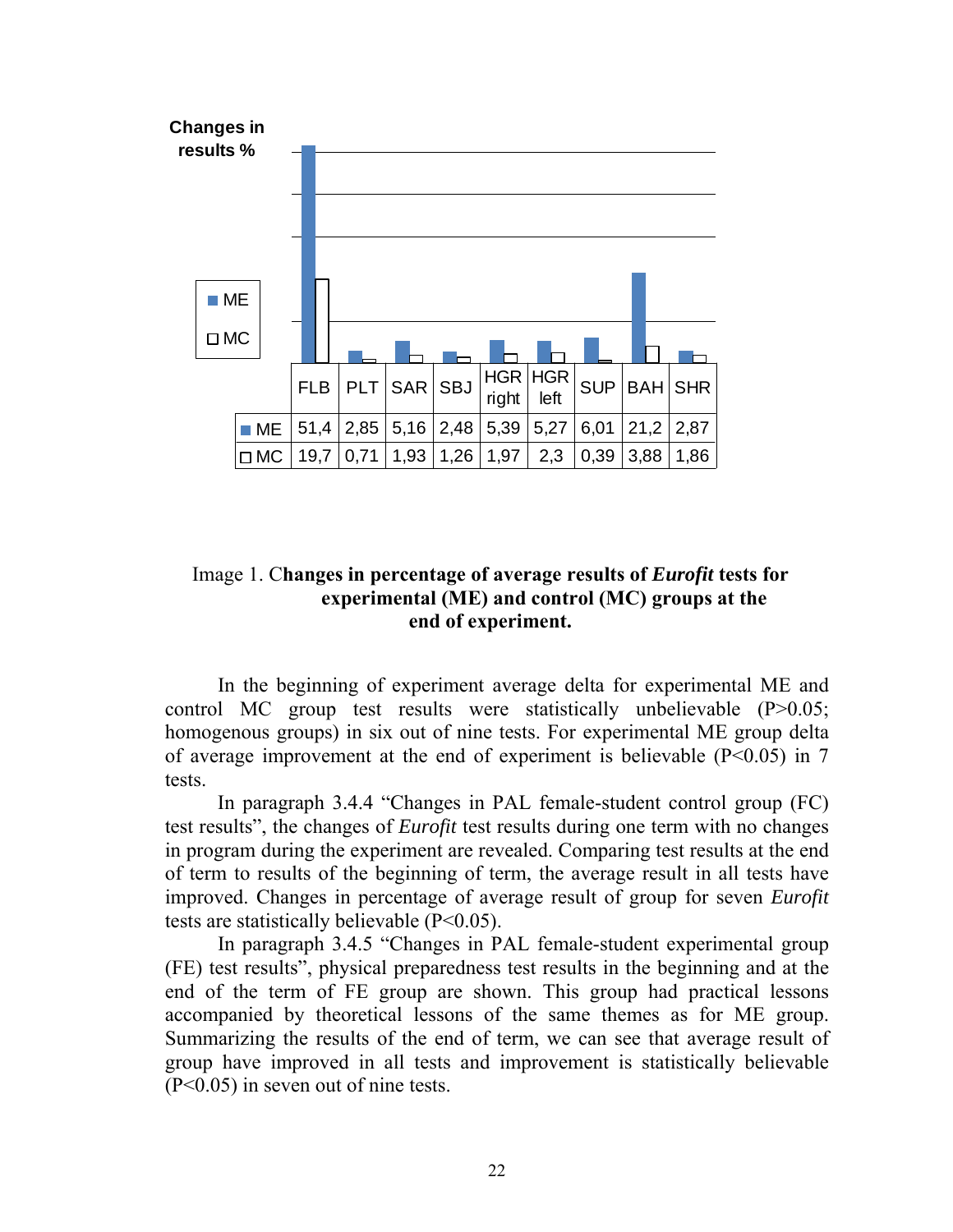In paragraph 3.4.6 "Changes of test results for experimental FE group compared to changes of test results for control FC group" changes in test results for these groups at the end of term are analyzed and compared. Comparing FE group results to FC group results at the beginning of the experiment, results are statistically unbelievable  $(P>0.05)$  in six out of ten tests. It means that groups FE and FC are statistically homogenous and it is possible to compare the changes of average result during the experiment.



### Image 2. **Changes in percentage of average results of** *Eurofit* **tests for experimental (FE) and control (FC) groups at the end of experiment**

At the end of experiment average delta for experimental FE and control FC group test results were statistically believable  $(P<0.05)$  in five out of nine tests, but test result improvement in percentage for FE group, compared to FC group, is bigger in six tests. In four tests (PLT, SBJ, BAH and FLB) changes in average result of the group are small and are statistically unbelievable (P>0.05).

**In subdivision 3.5 " Dynamics of student's theoretical knowledge"** the changes in student's theoretical knowledge in the beginning and at the end of term are analyzed and compared. A survey, to determine student's theoretical knowledge about physical activities, physical qualities, training methods, selfcontrol and abilities to use of knowledge in practice that all together forms the process of physical preparation, was carried out for all four groups, involved in pedagogical experiment, in the beginning and at the end of experiment. Answers were expressed in points (using Likert scale). Level of theoretical knowledge of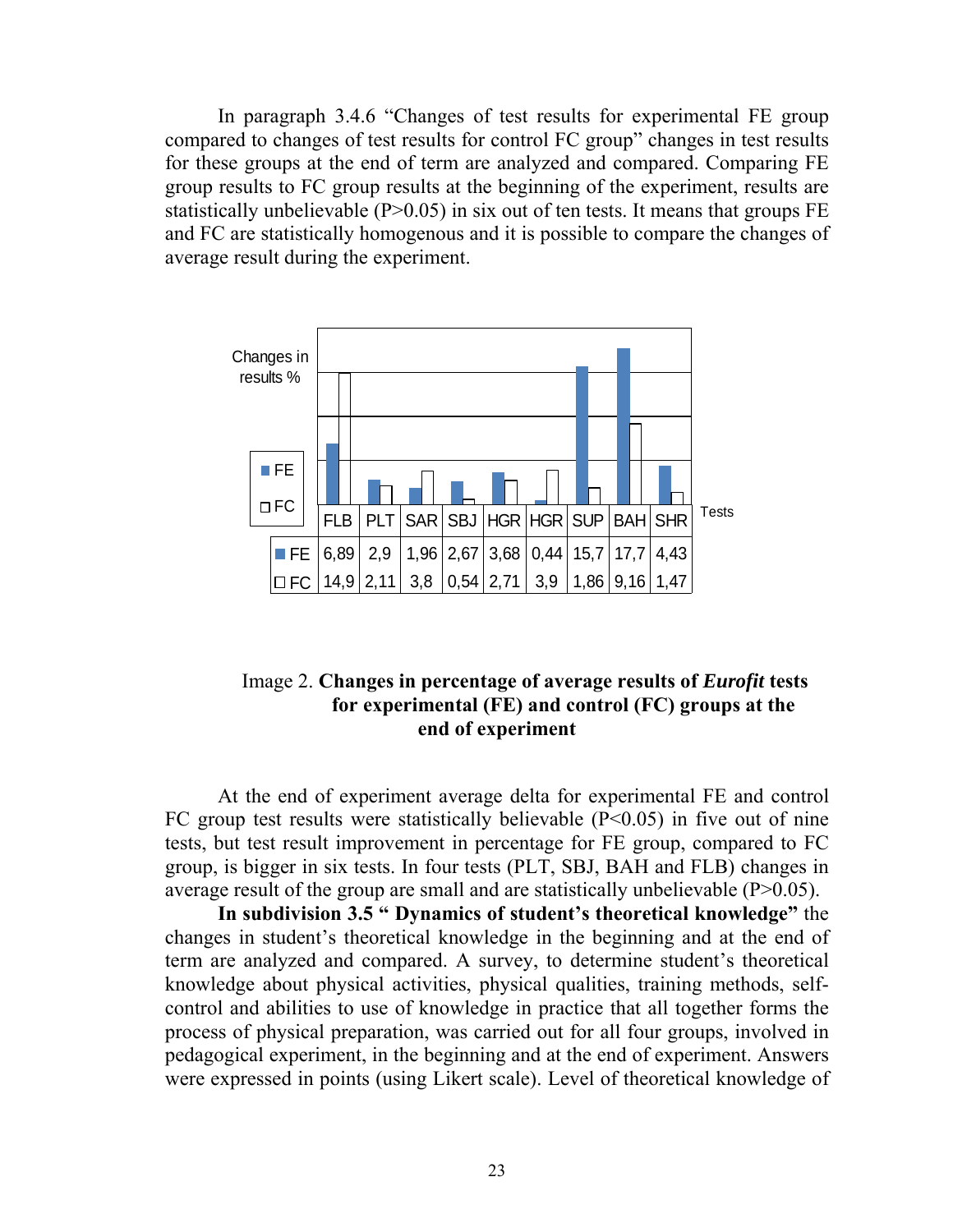each group in the beginning and at the end of term was calculated and expressed in points.

|                | Group     | N  | $\overline{X} \pm S$ | $\frac{0}{0}$ | p        |
|----------------|-----------|----|----------------------|---------------|----------|
| Results before | <b>ME</b> | 63 | $3,14\pm0,30$        | 0,01          | P > 0.05 |
| pedagogical    | MC        | 37 | $3,14\pm0,28$        |               |          |
| experiment     | FE        | 27 | $3,12\pm0,40$        | 0,03          | P > 0.05 |
|                | FC        | 16 | $3,15\pm0,41$        |               |          |
| Results after  | <b>ME</b> | 63 | $3,55\pm0,34$        | 0,26          | P < 0.05 |
| pedagogical    | <b>MC</b> | 37 | $3,29\pm0,26$        |               |          |
| experiment     | <b>FE</b> | 27 | $3,55\pm0,42$        | 0,35          | P < 0.05 |
|                | FC        | 16 | $3,20\pm0,41$        |               |          |

# Table1. **Results of student's theoretical knowledge before and after pedagogical experiment**

Note:  $\overline{X} \pm S$  – mean arithmetic and standard deviation

 $N$  – students in group

 $%$  – difference in percentage

P – probability

Results before experiment shows that theoretical knowledge of students of all groups are in the average level. Differences between ME and MC as well as between FM and FC groups are statistically unbelievable (P>0.05).

At the end of term theoretical knowledge and abilities to use it in practice have improved and changes are statistically believable  $(P<0.05)$  only for ME and FE groups, who had extra theoretical lessons. Changes in theoretical knowledge of MC and FC groups are statistically unbelievable  $(P>0.05)$ . Comparing ME theoretical knowledge to MC's as well as FE to FC's at the end of experiment, differences are statistically believable (P<0.05).

In this chapter there are also results of interviews, obtained four years after the experiment by interviewing former students of FE and ME groups. And the opinion of Head of Department of NDA Physical preparation department, who was invited as an expert, about the content of theoretical and practical lessons during the experiment.

**In subdivision 3.6 "Interconnection between student's physical preparedness and theoretical knowledge",** connection of student's physical preparedness test results with their theoretical knowledge is analyzed. In the beginning of the pedagogical experiment, the physical preparedness rate for ME and MC groups was statistically believable. Both groups had equal number of physical preparation lessons during the term. At the end of term there were changes in physical preparedness rates for both groups. At the end of the experiment there was bigger improvement of results in percentage for ME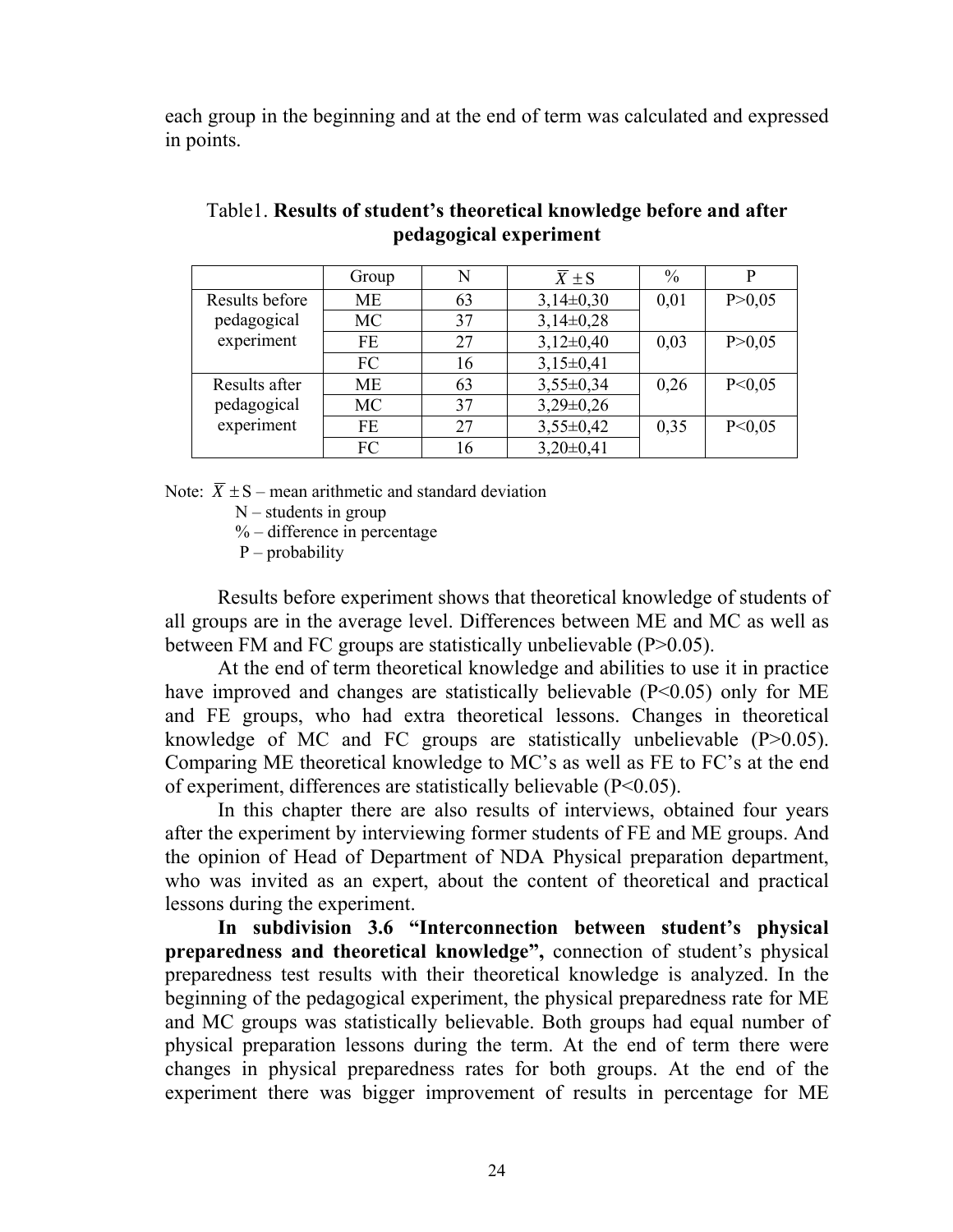group. Difference with results of MC group is statistically believable in seven tests out of ten.

Comparing the theoretical knowledge rate for ME and MC groups, from the answers of questionnaire, the scene is equal – in the beginning of term results doesn't differ a lot and groups are statistically homogenous. At the end of term, after repeated questionnaire, important and statistically believable difference revealed, because students of ME group had extra lessons and they participated in interactive learning process about theoretical questions of physical preparation during the term.

Similar changes are in women (FE and FC) groups. In the beginning of term results rate were similar and statistically homogenous for six out of nine tests. At the end of term, after the accomplishment of the same physical preparedness tests, each group improved its rates, and wasn't homogenous already in five tests. By checking student's theoretical knowledge about physical activities, physical qualities, training methods, self-control and abilities to use of knowledge in practice that all together forms the process of physical preparation, and comparing the answers using statistical methods, they appeared to be similar and groups were statistically homogenous. At the end of term level of knowledge differed. FE group students answered questions better, because they had been participating in interactive learning process during the term.

Analysis of results obtained and conclusions made during the research, confirm the hypothesis and theses for the presentation that acquiring theoretical knowledge about physical activities, physical qualities, training methods, selfcontrol and abilities to use of knowledge in practice that all together forms the process of physical preparation together with physical preparation lessons, it is possible to achieve the improvement in physical preparedness and in theoretical knowledge. Comparison of changes in test results between PAL experimental ME group and Control MC groups, as well as between PAL experimental FE and control FC groups, at the end of pedagogical experiment approves the abovementioned. If in the beginning of the experiment statistical differences between ME and MC groups were in SAR and HGR tests, then at the end of experiment statistical differences were already in six tests. In the beginning of the experiment statistical differences between FE and FC groups were in three, but at the end of experiment – in five tests.

Differences in theoretical knowledge in the beginning of the experiment between male-student experimental and control (ME and MC) groups, as well as between female-student experimental and control (FE and FC) groups, was not statistically believable. Knowledge test at the end of experiment revealed statistically believable difference in knowledge levels between groups.

Abovementioned results confirm the hypothesis: general physical preparedness of students would improve, if general physical preparation course is combined with the raise of comprehension in theoretical knowledge about the meaning of physical preparedness in professional qualification also with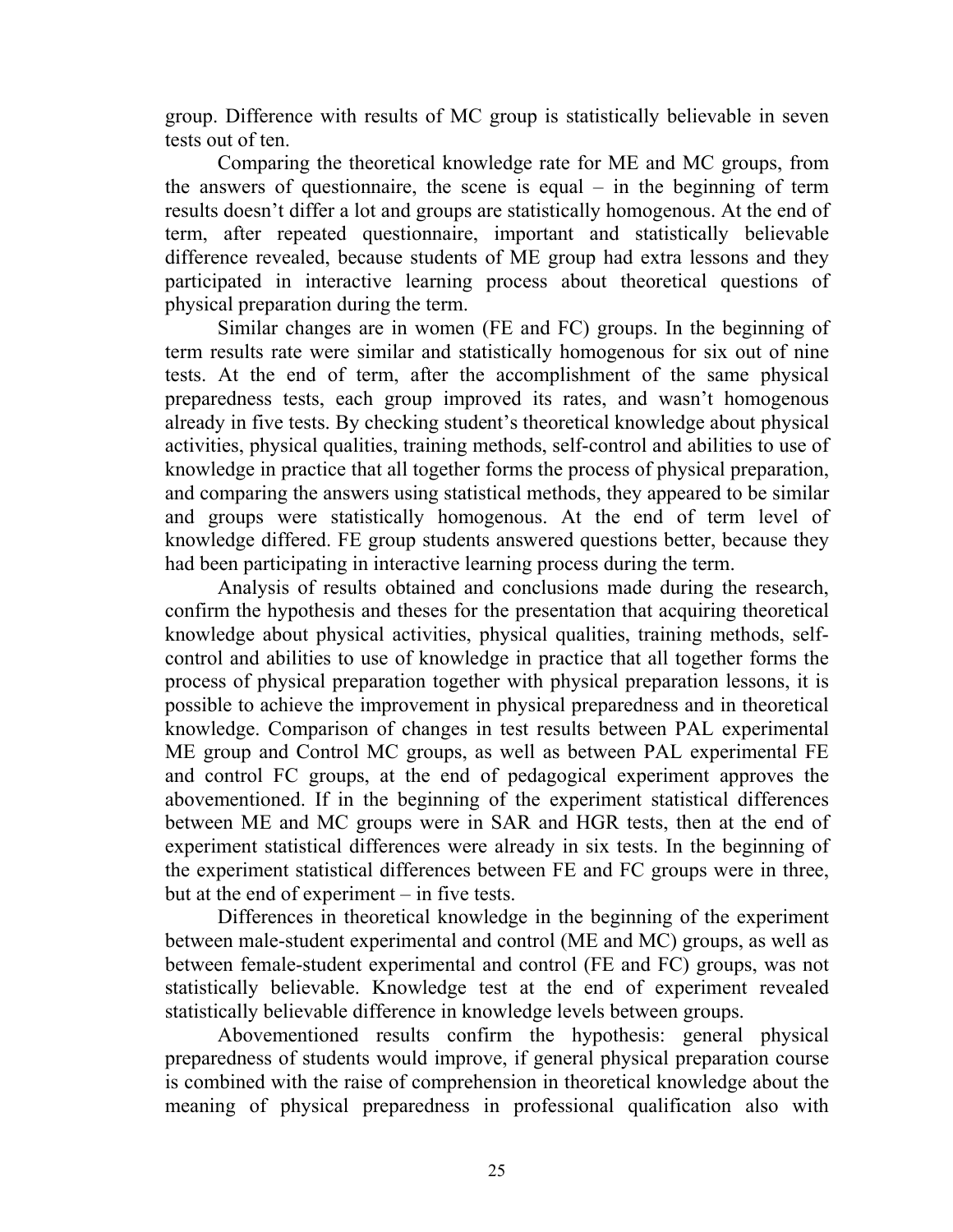justification of necessity of self-control criteria and with reinforcement of the aim for movement towards the results. General physical preparedness that is a part of professional qualification for service in police would improve, if theoretical knowledge, self-control and progress in improvement of physical preparedness are used in individual self-development lessons.

Thereby supplementing PAL general physical preparedness course of studies with theoretical lessons, gives statistically believable improvement of physical preparedness test results. Basing on the results of the experiment that revealed changes in physical preparedness and theoretical knowledge during one term, on the interview with former students of ME and FE groups, we can affirm that such improvement of the program would stimulate students to continue individual physical preparedness self-development process after graduating and starting the service in police. The acquired theoretical knowledge will permit to accomplish training exercises individually and to reach the objectives and tasks set, will reduce risk of getting traumas and will help to maintain the level of physical preparedness in the level necessary for service in police.

# **Conclusions**

- **1.** Questionnaire results showed that students prefer physical activities in gym-halls (40.8%) and fitness-equipment halls (37.3%) rather than in open air (21.8%). 47.3% would prefer voluntary sport lessons during all course of studies. But 27.8% would like to see sport lessons in their obligatory programmes. Students admit the necessity of physical activities in everyday life (96.3%), but they don't know how to use the opportunities provided by academy to realize physical activities. 30.4% continue training in training groups after starting their studies, but 31.5% perform individually their physical activities two to three times per week. One of the main reasons mentioned in questionnaires, why students cease their trainings, is lack of time – for 28.6% respondents. My personal experience in work with students (since 1992), permits to conclude that they miss knowledge of planning and organisation of individual physical preparation lessons for determined physical preparedness improvement. It is considered that the best location to acquire theoretical and practical knowledge of training methods is the site where trainings take place, not school.
- **2.1.** Students prefer sport lessons indoors; nevertheless they are not satisfied with the opportunities proposed by establishments of higher education. Inaccessibility of sports centers for different reasons (lack of time, money, etc.) affects physical activities outside the establishment of higher education. Besides students in their turn doesn't understand how to realize the given opportunities in sports centers. The inability and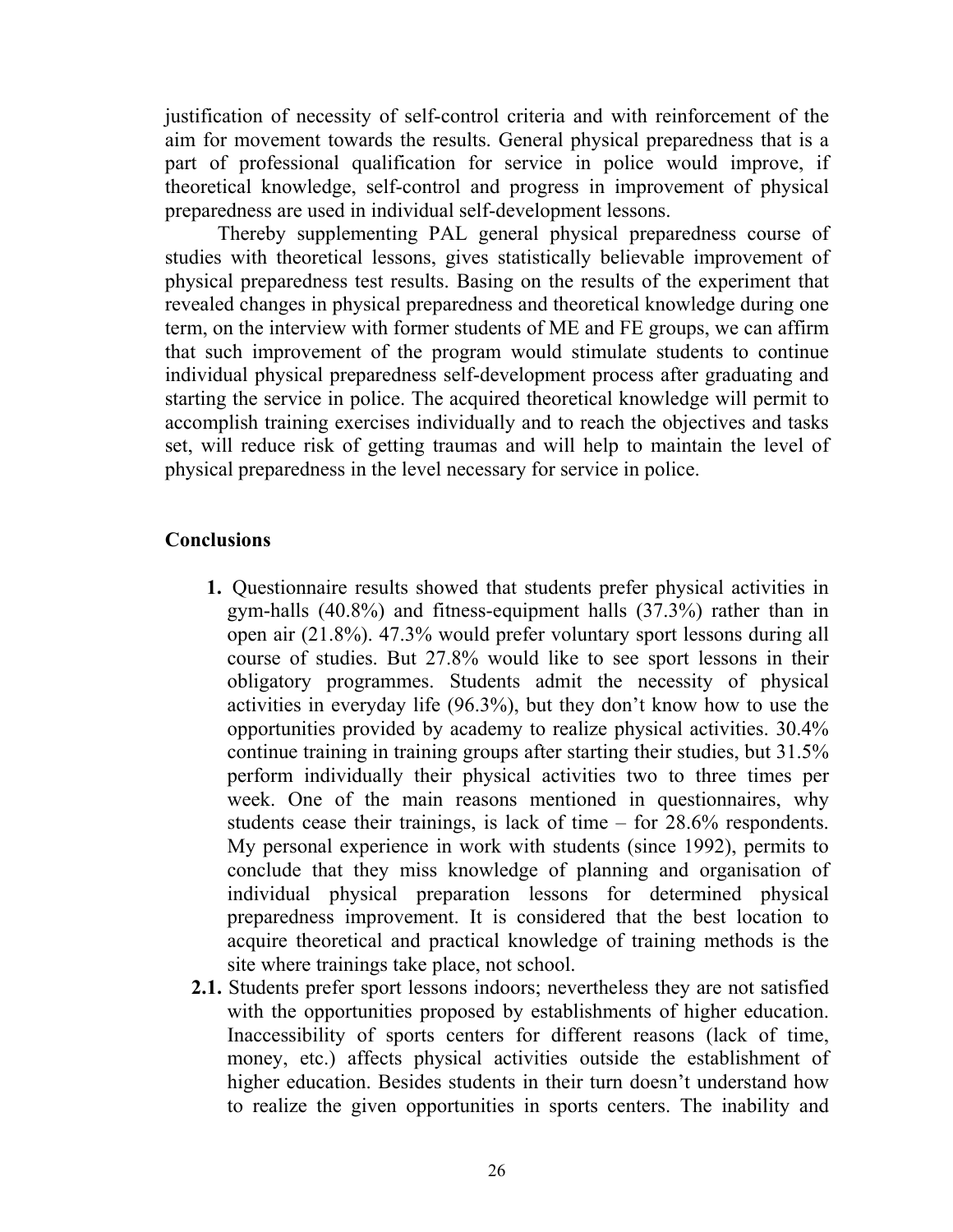unwillingness to exercise in university's sports center is connected to lack of practice and theoretical knowledge about methods of physical preparation and their use in individual trainings.

- **2.2.** Students who have physical preparation lessons in their course of studies and who fulfill the requirements planned for *general physical preparation* courses, improve their results of *Eurofit* tests at the end of term, compared to tests of the beginning of term, and improvement is statistically believable (P<0.05). Improvement of result for MC group in seven tests is from 1.26% to 19.7%. In *SUP* and *SHR* tests improvement is statistically unbelievable (P>0.05). In FC group improvement of *Eurofit* test results is statistically believable (from 1.86% to 14.9%) in seven tests. Improvement of result is achieved during physical preparation lessons.
	- **3.** Combining PAL's general physical preparation course with theoretical lessons, providing the comprehension in theoretical knowledge about the meaning of physical preparedness in professional qualification, justifying the necessity of self-control criteria, reinforcing the aim (improvement of physical preparedness), balancing the content of practical and theoretical lessons, giving the opportunity to use the acquired knowledge in individual practical exercises, provides statistically believable *Eurofit* test result and theoretical knowledge improvement regarding ME and FE group test result changes. Concurrently student's professional qualification and conformity to requirement for employees of establishments of Ministry of Internal Affairs with special service rank is improved.
- **4.1.** Average *Eurofit* test result difference for PAL student groups FE and FC in the beginning of the experiment is statistically unbelievable (P>0.05%) in six tests, groups are statistically homogenous. For PAL student groups ME and MC difference of average physical preparedness test results in the beginning of the experiment is statistically unbelievable( $>0.05\%$  (in six tests, groups are statistically homogenous.
- **4. 2.** Comparing average *Eurofit* test results for FE and FC groups, difference is statistically believable (P<0.05%) in five tests. Improvement in percentage for FE group at the end of experiment is bigger (from 2.67% to 17.7%) in six tests, compared to FC group (from 2.67% to 9.16%) (image 13), and is statistically believable.
- **4.3.** Comparing average *Eurofit* test results for ME and MC groups, difference is statistically believable (P<0.05%) in seven tests. Improvement in percentage for ME group at the end of experiment is bigger (from 2.28% to 6.1%, in *FLB* test 51.4%) and statistically believable, compared to MC group (from 0.39% to 3.88%, in *FLB* test 19.7%) in all tests.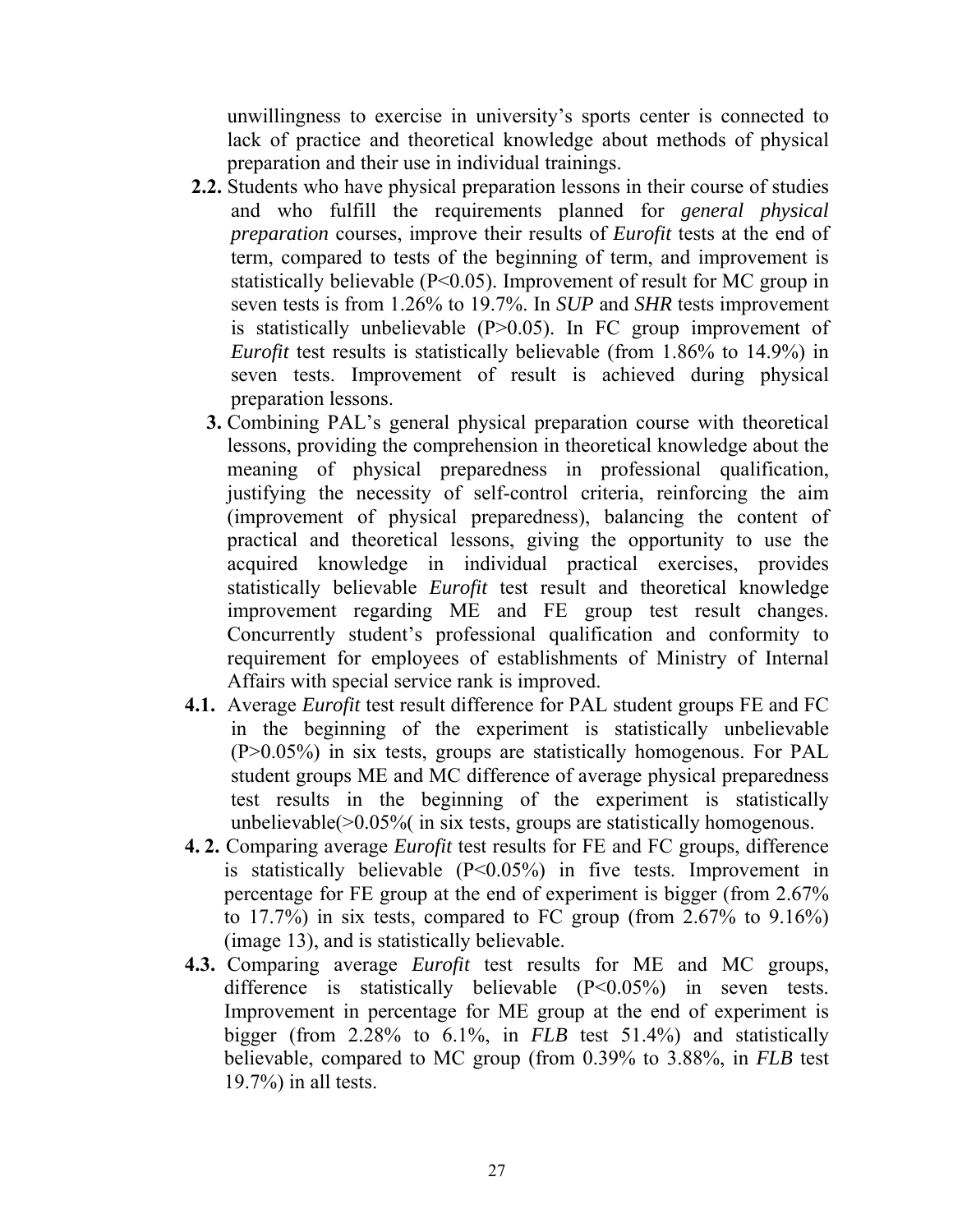- **4.4.** In the beginning of the experiment comparing theoretical knowledge, there was no statistical difference revealed between female-student (FE – 3.12; FC – 3.15) and male-student (ME – 3.14; MC – 3.14) experimental and control groups  $(P>0.05)$  (chart 14). At the end of experiment at the end of term theoretical knowledge and abilities to use it in practice is improved and changes are statistically believable  $(P<0.05\%)$  for students of experimental groups (ME from 3.14 to 3.55; FE from 3.12 to 3.55), who had extra theoretical lessons. Changes of theoretical knowledge for control groups are statistically unbelievable (MC from 3.14 to 3.29; FC from 3.15 to 3.20; P>0.05). Students of experimental groups have used the acquired knowledge to improve their physical preparedness.
- **4.5.** Interviewing former students of the experimental groups, we get affirmation that after graduation, the acquired theoretical knowledge as well as skills and abilities acquired and improved in practical general physical preparation lessons are used to maintain the level of physical preparedness in the quality that is necessary for service in police. Combining general physical preparation course with theoretical lessons, we create basis of theoretical and practical knowledge to continue physical preparation process after graduation and maintain professional qualification in the level necessary for the service in police.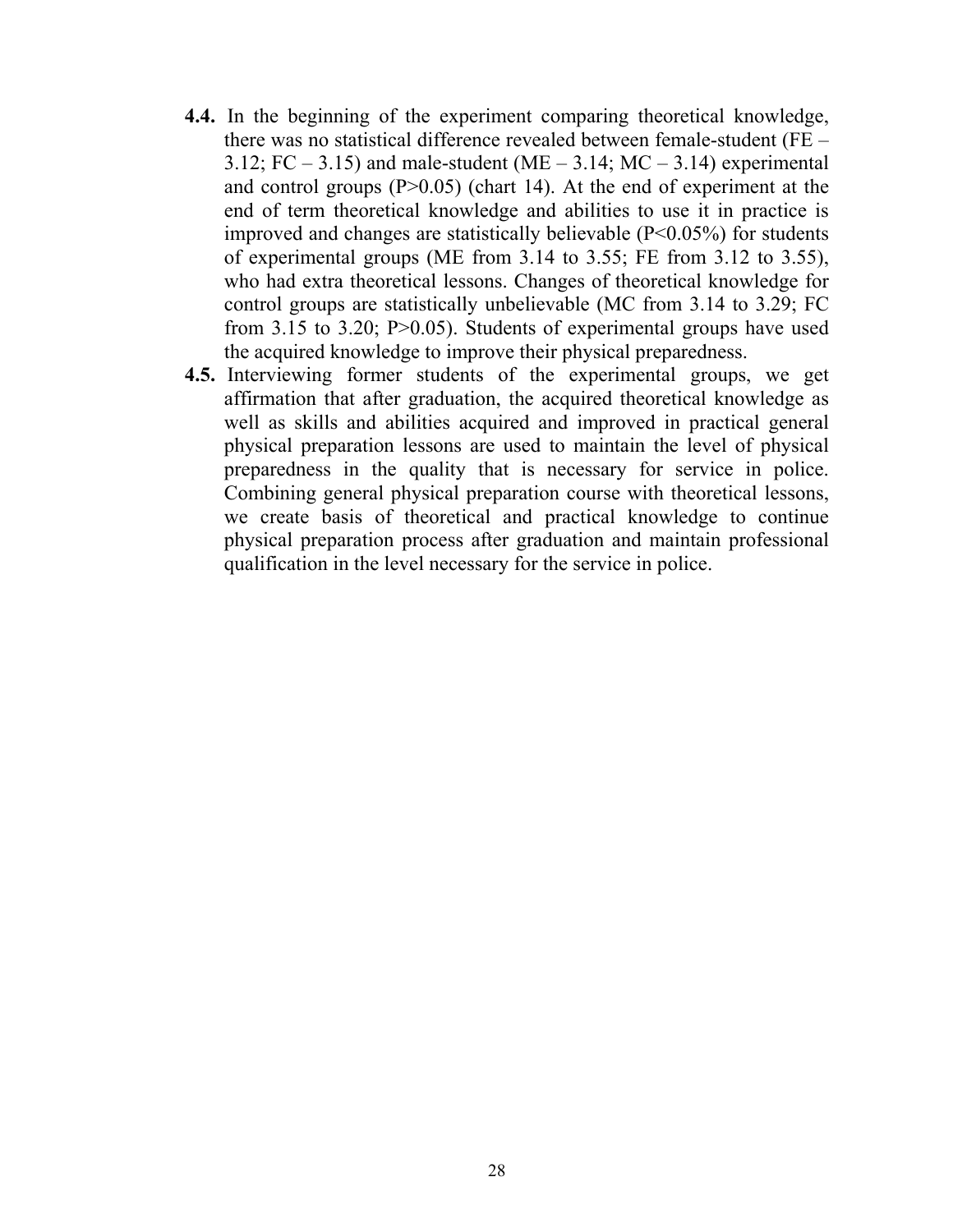# **Scientific publications**

- 1. *Kravalis I., Grants J.* "Physical condition and active lifestyle at University". International scientific conference's "Theory and practice of teacher's endurance" complete works. Riga, RTTEMA, 2002, Pages 346 - 352.
- 2. *Kravalis I., Grants J.*, Dynamics of Aerobic Endurance in Students of Latvian Police Academy in Course Their Studies."  $6<sup>th</sup>$  International Scientific Congress "Modern Olympic Sport and Sport for All." Warsaw, Poland, June 6 – 9, 2002. P. 570 – 571.
- 3. *Kravalis I.* "Active life-style and studies at higher education institution". LASE scientific works 2002. Riga, LASE, 2003, Pages 107 – 114.
- 4. *Kravalis I. Grants J.* "Sports, active lifestyle and studies at University". International scientific conference's "Rural environment. Education. Personality." complete works. Jelgava, LLU, 2003, Pages 22 – 26.
- 5. *Kravalis I.* "General physical preparation in PAL curriculum." International scientifically-practical conference of Police Academy of Latvia "Preparation and further education of police officers". Riga, PAL, 2003, Pages 87 – 94.
- 6. *Kravalis I., Grants J.* "*Eurofit* tests for evaluation of student`s physical abilities in different universities in Latvia." LASE scientific works 2004. Riga, LASE, 2005, Pages. 47 – 54.
- 7. *Kravalis I., Grants J.* "Student Fitness and Attitude Towards physical Activity at University." Scientific Fundaments of Human Movement and Sport Practice. Proceeding of  $9<sup>th</sup>$  Sport Kinetics International Conference Rimini, Italy 16 – 18 September 2005. P. 383 – 385.
- 8. *Kravalis I., Grants J.* "Active lifestyle and lifelong learning for personal development."  $10^{th}$  anniversary LLINE Conference 20-22 October, 2005, Helsinki , What future for Lifelong learning in Europe – a time for choice." Published in "Lifelong Learning in Europe" Vol. XI, issue  $1/2006$
- 9. *Kravalis I. Grants J.* "Healthy lifestyle and physical activity of students in Latvia." X International scientific conference "Physical activity of people at different age." Szczecin, Poland 01 – 02 December 2005.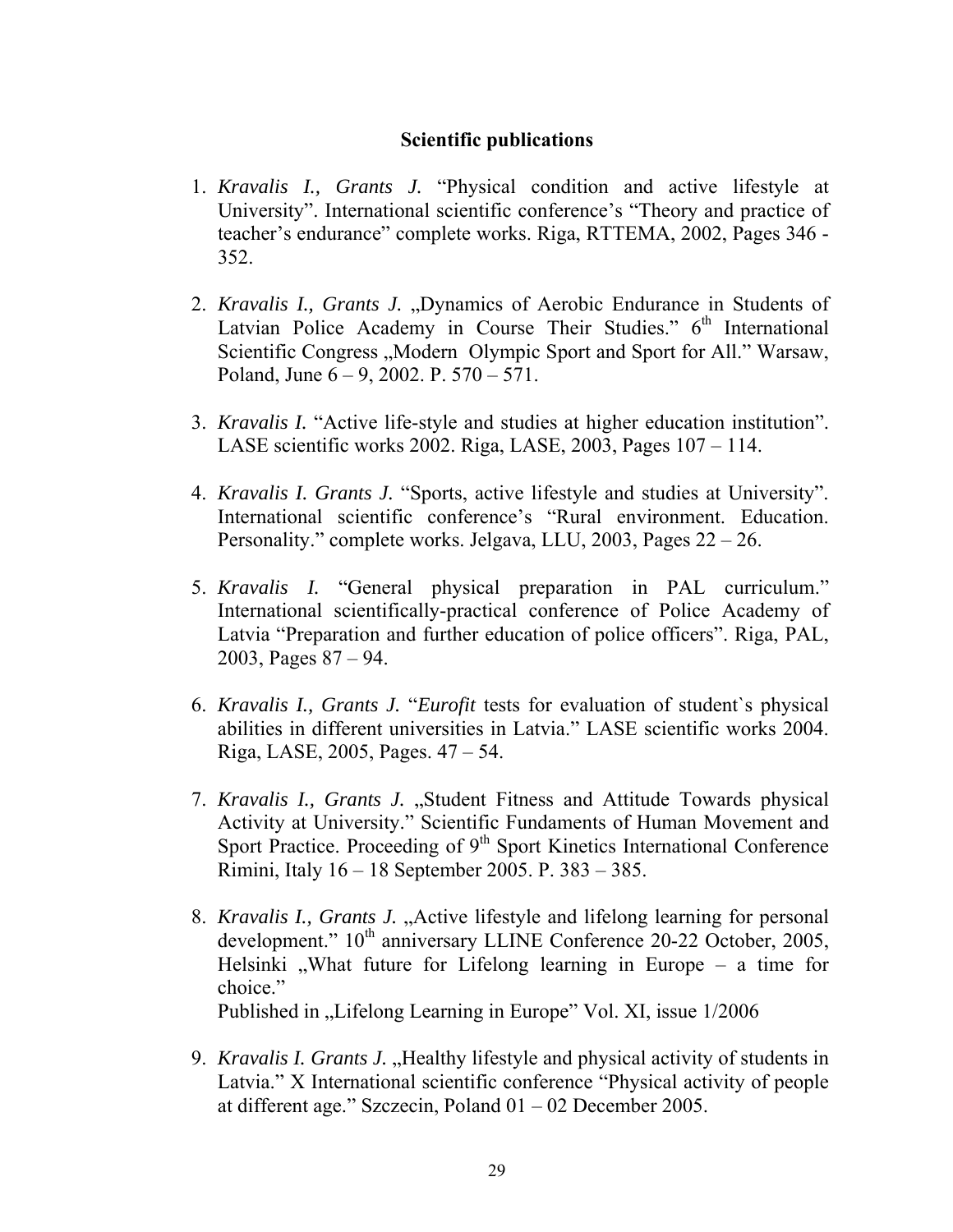Work published in collection of works of conference. Szczecin 2006, Pages 259 - 265.

- 10.*Kravalis I.* "Sport and physical activities at universities". RTU 47 International scientific conference. Art and social sciences. RTU, Riga. 2007. Pages 144 – 151.
- 11.*Grants J., Kravalis I.* "Outdoor education for learning to learn". 3<sup>rd</sup> International Mountain and Outdoor sports conference "Outdoor Sports and Educational and Recreational Programs". Hruba Skala, Czech Republic, 2006. P.  $60 - 65$ .
- 12. *Kravalis I., Grants J.* "Sports and physical activity for lifelong education". International Scientific Conference "10<sup>th</sup> Sport Kinetics 2007" A New Ideas in Fundamentals of Human Movement and Sport Science: Current Issues and perspectives. Belgrade, Serbia, 24-26 August 2007. Accepted for publication in collection of works.

### **Reports in international conferences.**

- 1. "Dynamics of physical preparedness of Latvian Police academy students and improvement of the physical training program." 3<sup>rd</sup> International scientific congress "Modern Olympic Sport." Warsaw, Poland. 1999.
- 2. "Dynamics of aerobic endurance in students of Latvian Police academy in course their studies."  $6<sup>th</sup>$  International scientific congress  $Moderin$ Olympic Sport and Sport for All." Warsaw, Poland. 2002.
- 3. "Physical condition and active lifestyle at University". International scientific conference "Theory and practice of teacher's endurance". Riga, RTTEMA, 2002.
- 4. "Sports, active lifestyle and studies at University". International scientific conference's "Rural environment. Education. Personality." Jelgava, LLU, 2003.
- 5. "General physical preparation in PAL curriculum." International scientifically-practical conference of Police Academy of Latvia "Preparation and further education of police officers". Riga, PAL, 2003.
- 6. "Student Fitness and Attitude Towards physical Activity at University." Scientific Fundaments of Human Movement and Sport Practice. 9<sup>th</sup> Sport Kinetics International Conference Rimini, Italy. 2005.
- 7. "Active lifestyle and lifelong learning for personal development."  $10<sup>th</sup>$ anniversary LLINE Conference "What future for Lifelong learning in Europe – a time for choice." Helsinki, Finland. 2005.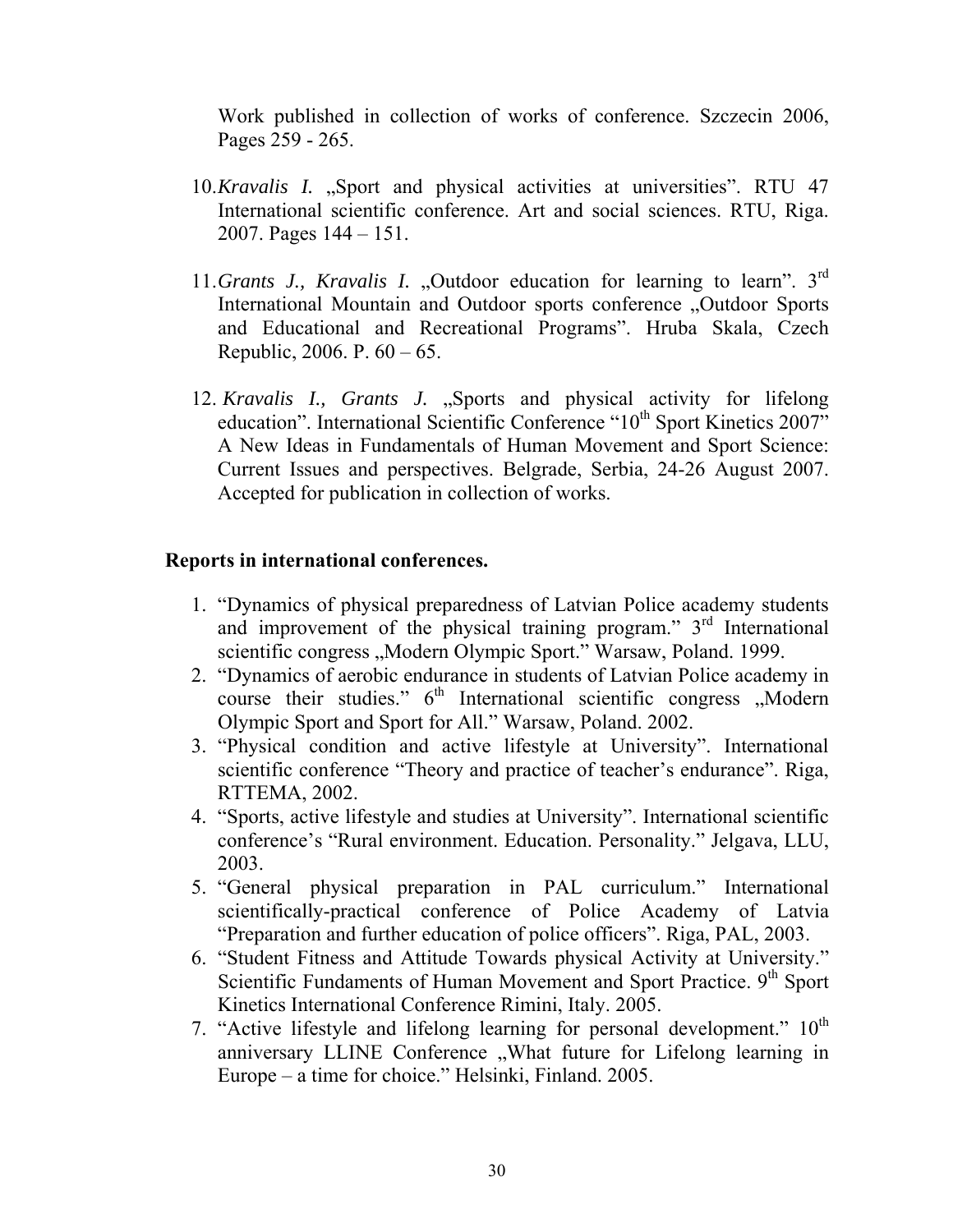- 8. "Healthy lifestyle and physical activity of students in Latvia." X International scientific conference "Physical activity of people at different age." Szczecin, Poland. 2005.
- 9. "Sport and physical activities at institutions of higher education". XI International scientific conference "Physical activity of people at different age." Szczecin, Poland. 2006.
- 10. "Outdoor education for learning to learn".  $3<sup>rd</sup>$  International Mountain and Outdoor sports conference "Outdoor Sports and Educational and Recreational Programs". Hruba Skala, Czech Republic. 2006.
- 11., Sports and physical activity for lifelong education". International Scientific Conference "10<sup>th</sup> Sport Kinetics 2007" A New Ideas in Fundamentals of Human Movement and Sport Science: Current Issues and perspectives. Belgrade, Serbia. 2007.

# **Reports in conferences.**

- 1. "Active life-style and studies at higher education institution". LASE scientific works 2002.
- 2. "*Eurofit* tests for evaluation of student`s physical abilities in different universities in Latvia." LASE scientific works 2004.
- 3. "Applied researches in academy in 2005, course of process and results." PAL scientifically-practical conference. Riga, PAL. 2005.
- 4. "Sport and physical activities at universities". RTU 47 International scientific conference. Riga, RTU. 2006.
- 5. "*Eurofit* tests for evaluation of student`s physical abilities in university." LASE scientific conference. Riga, LASE. 2006.
- 6. "Evaluation of physical preparation in universities." LASE scientific conference. Riga, LASE. 2007.
- 7. "Promotion of physical activities in universities". LASE scientific conference. Riga, LASE. 2008